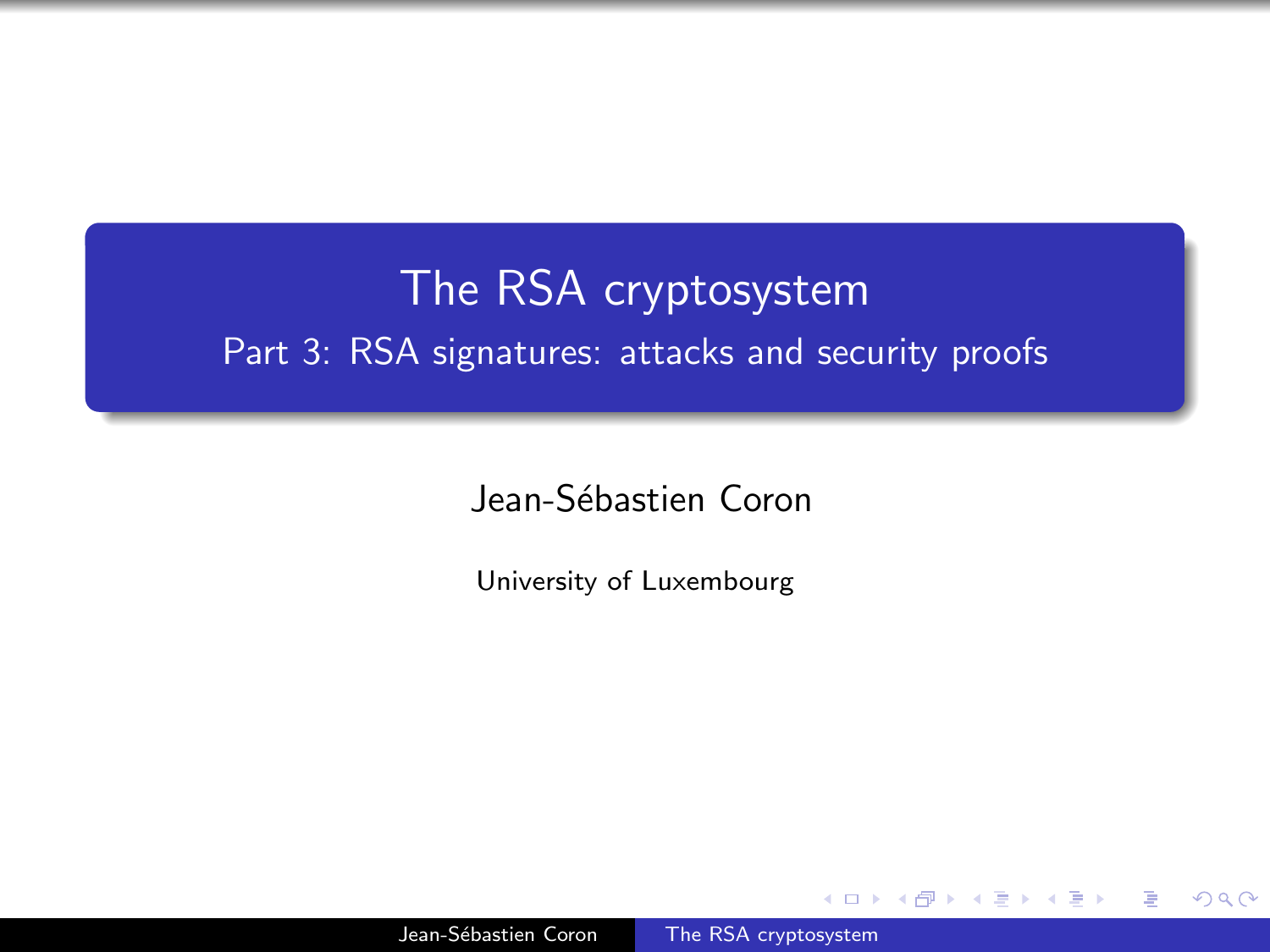#### • Key generation

- Public modulus:  $N = p \cdot q$  where p and q are large primes.
- Public exponent: e
- Private exponent: d, such that  $d \cdot e = 1$  (mod  $\phi(N)$ )
- $\bullet$  To sign a message *m*, the signer computes :
	- $s = m^d \pmod{N}$
	- Only the signer can sign the message.
- To verify the signature, one checks that:
	- $m = s^e \pmod{N}$
	- Anybody can verify the signature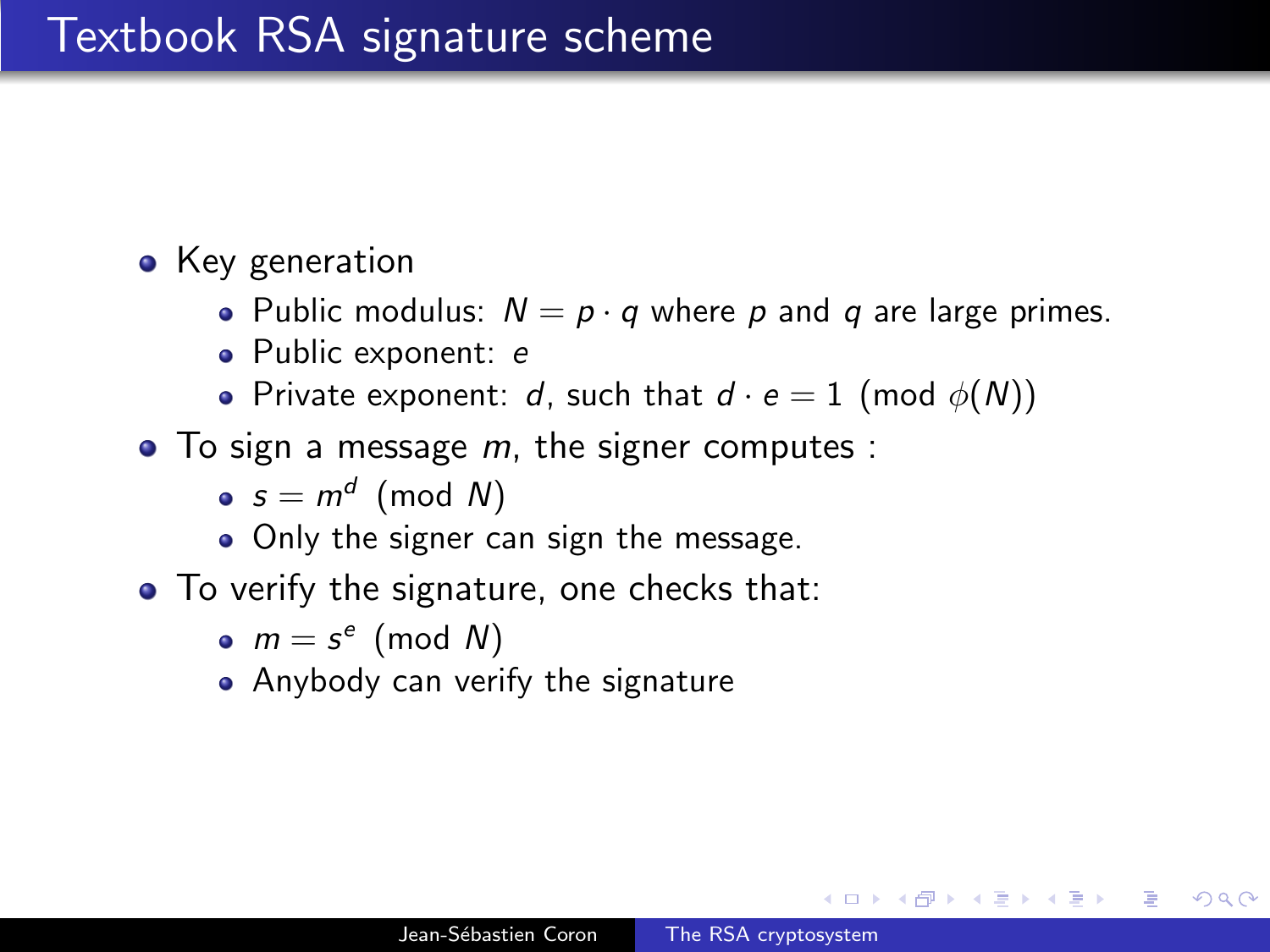## Attacks against textbook RSA signature

- **•** Existential forgery
	- $r^e = m \pmod{N}$
	- $\bullet$  r is a valid signature of m, so we can construct a valid message/signature pair without knowing the private key.
- **•** Chosen message attack
	- $(m_1 \cdot m_2)^d = m_1^d \cdot m_2^d \pmod{N}$
	- Given two signatures, we can construct a 3rd signature without knowing the private key.
- **Countermeasure** 
	- First encapsulate m using an encoding function  $\mu(m)$

$$
\sigma = \mu(m)^d \pmod{N}
$$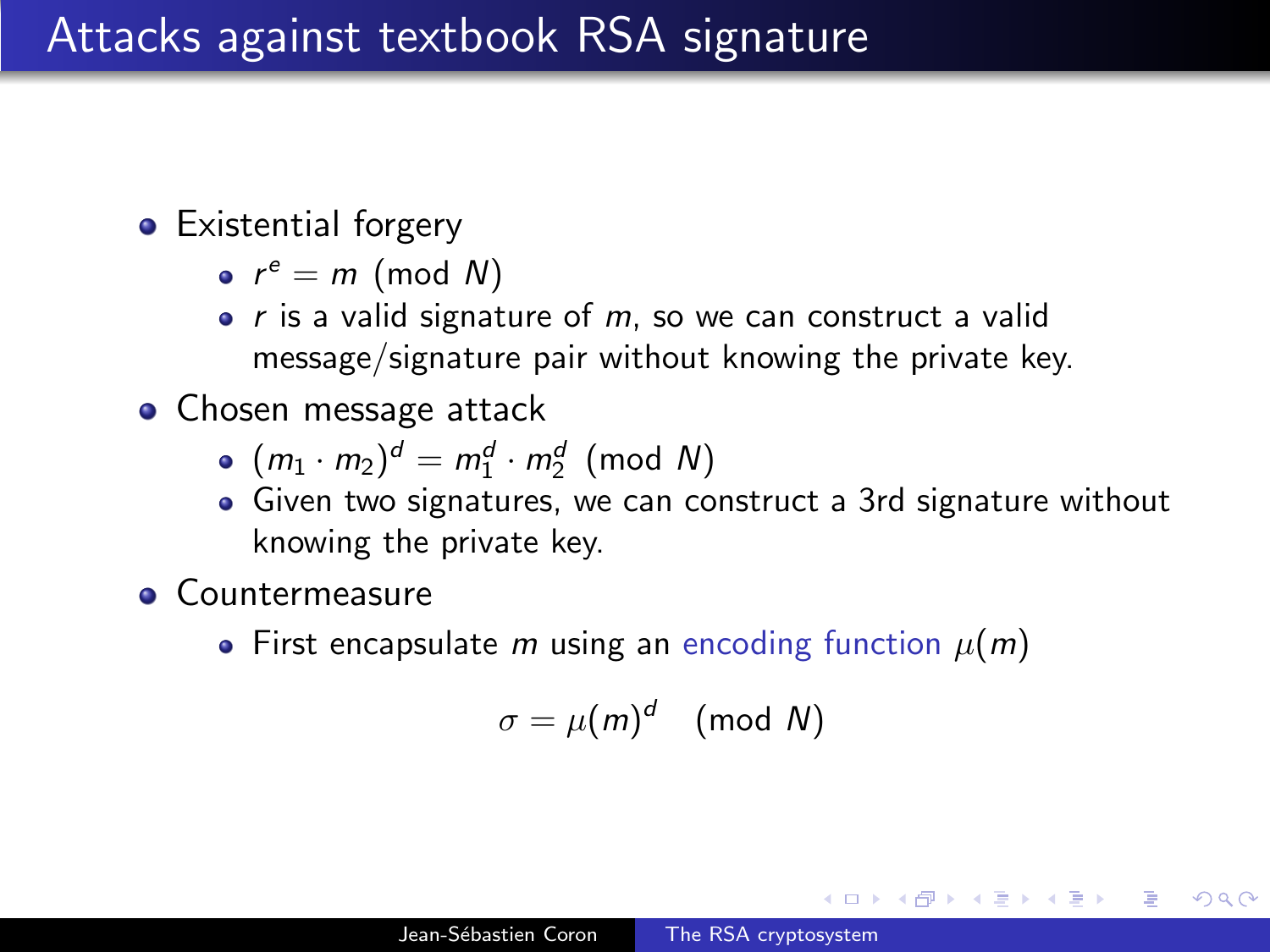- Two kinds of encoding functions  $\mu(m)$ 
	- Ad-hoc encodings
		- PKCS#1 v1.5, ISO 9796-1, ISO 9796-2.
		- Designed to prevent specific attacks, but can exhibit some weaknesses
	- Provably secure encodings
		- RSA-FDH, RSA-PSS
		- Proven to be secure under well-defined assumptions.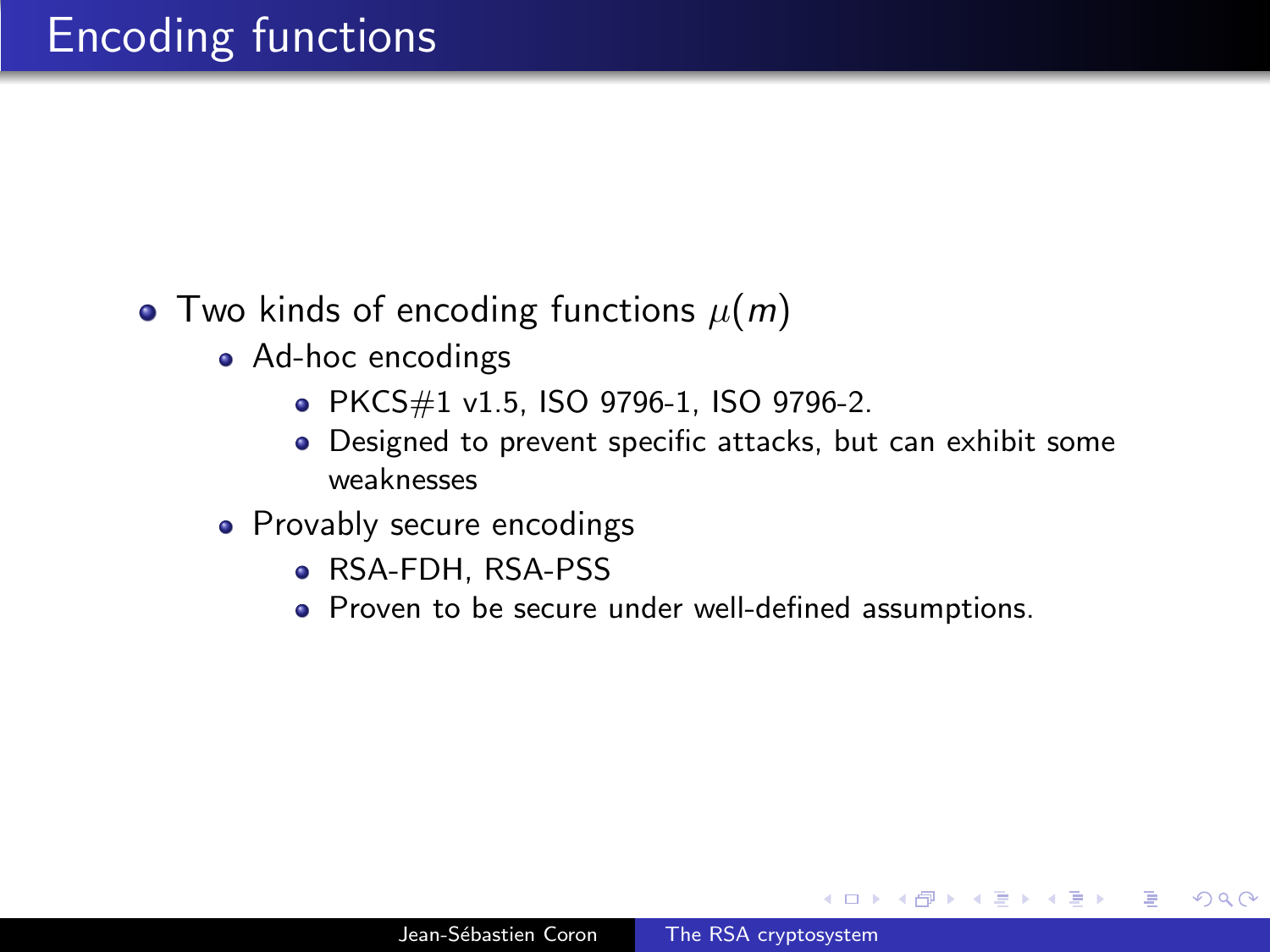Examples of ad-hoc encoding functions, with signature  $\sigma = \mu(m)^d$  (mod N) • ISO 9796-1:  $\mu(m) = \bar{s}(m_z) s(m_{z-1}) m_z m_{z-1} \dots s(m_1) s(m_0) m_0 6$ ISO 9796-2:  $\mu(m) = 6$ A||m[1]||H(m)||BC • PKCS $\#1$  v1.5:  $\mu(m) = 0001 \text{ FF} \dots \text{FF00} \vert c_{\text{GHA}} \vert \vert \text{SHA}(m)$ 

**何 ▶ ( 三 ) ( 三 )**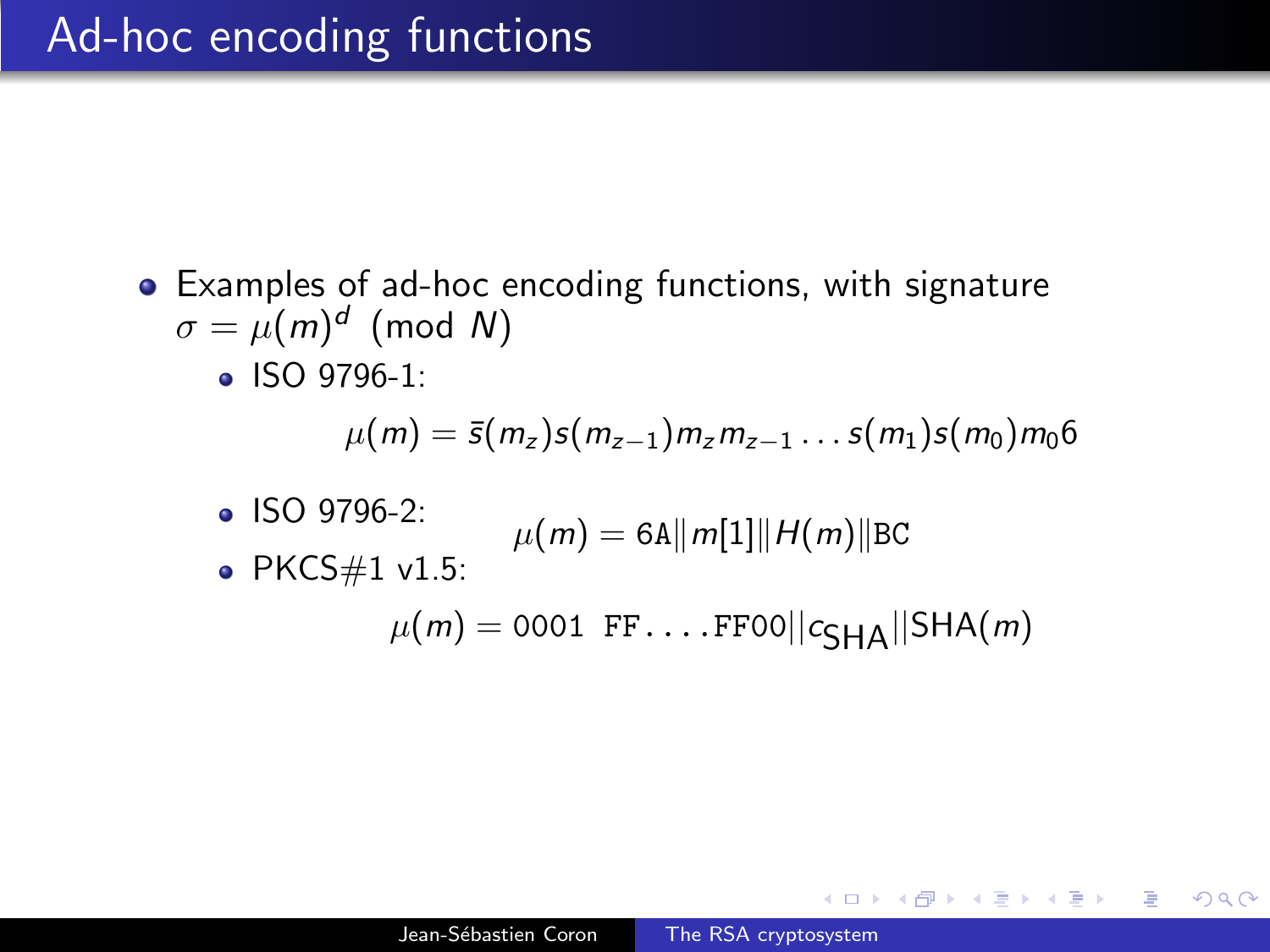Suppose the encoded messages  $\mu(m)$  are relatively short.

- **1** Let  $p_1, \ldots, p_\ell$  be the primes smaller than some bound B.
- **2** Find  $\ell + 1$  messages  $m_i$  such that the  $\mu(m_i)$  are B-smooth:  $\mu(m_i) = p_1^{v_{i,1}}$  $p_1^{v_{i,1}} \cdots p_\ell^{v_{i,\ell}}$  $\ell$
- Obtain a linear dependence relation between the exponent vectors  $\vec{V}_i = (v_{i,1} \text{ mod } e, \ldots, v_{i,\ell} \text{ mod } e)$  and deduce  $\mu(m_\tau) = \prod$ i  $\mu(m_i)$
- $\bullet$  Ask for the signatures of the  $m_i$ 's and forge the signature of  $m_{\tau}$ .

$$
\mu(m_{\tau})^d = \prod_i \mu(m_i)^d \pmod{N}
$$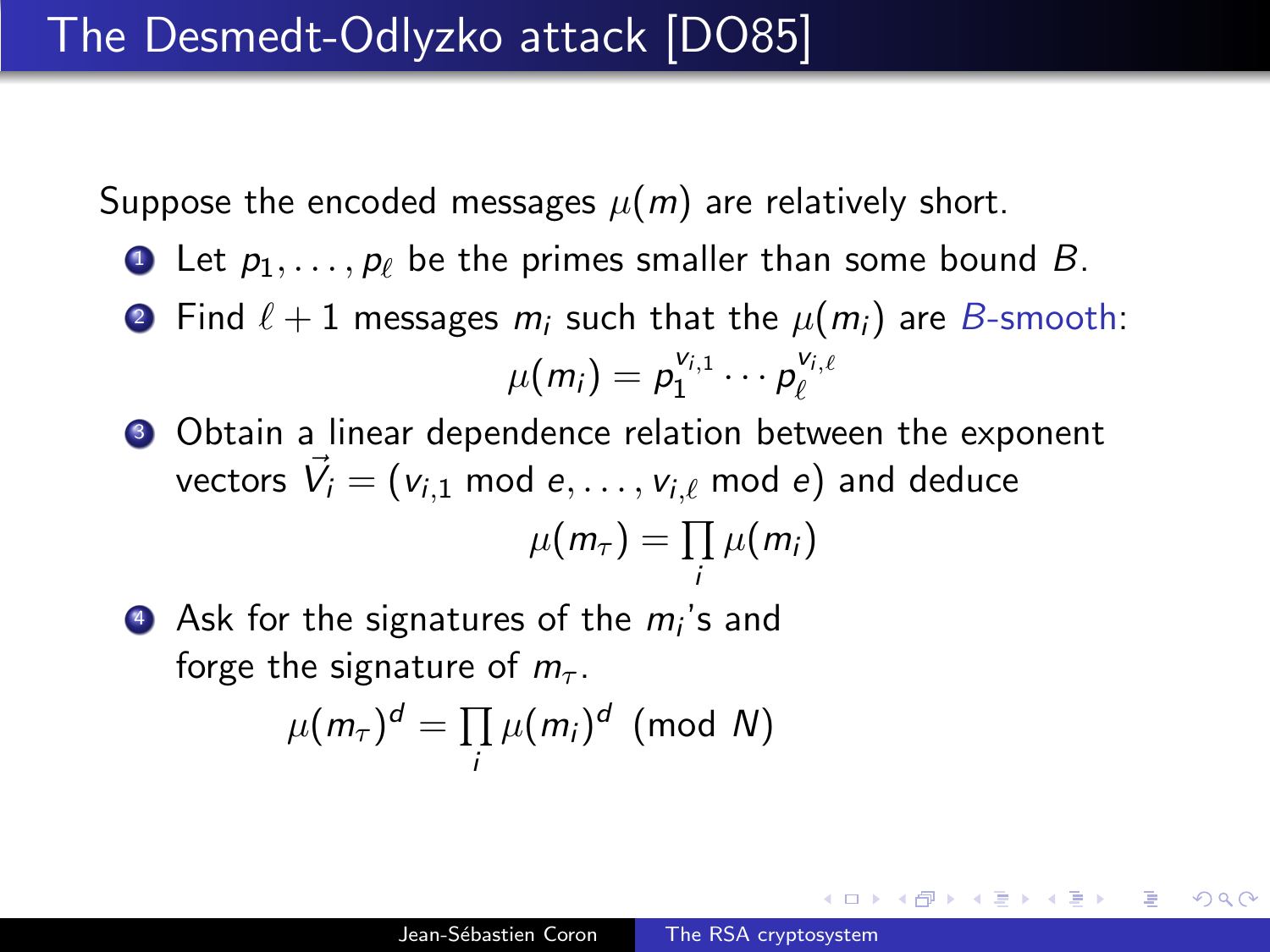## The Desmedt-Odlyzko attack (1)

• Assume that  $\mu(m_i)$  is B-smooth for all  $1 \le i \le \tau$ :

$$
\mu(m_i)=\prod_{j=1}^{\ell}p_j^{\vee_{i,j}}
$$

 $\bullet$  To each  $\mu(m_i)$  associate the vector exponents modulo e:

$$
\vec{V}_i = (v_{i,1} \text{ mod } e, \ldots, v_{i,\ell} \text{ mod } e) \in \mathbb{Z}^{\ell}
$$

- Assuming that e is prime, the set of all  $\ell$ -dimensional vectors modulo e forms a linear space of dimension  $\ell$ 
	- If  $\tau \geq \ell + 1$ , one can express one vector, say  $\vec{V_{\tau}}$ , as a linear combination of the others modulo e, using Gaussian elimination:

$$
\vec{V}_{\tau} = \vec{\Gamma} \cdot e + \sum_{i=1}^{\tau-1} \beta_i \vec{V}_i
$$

 $\Omega$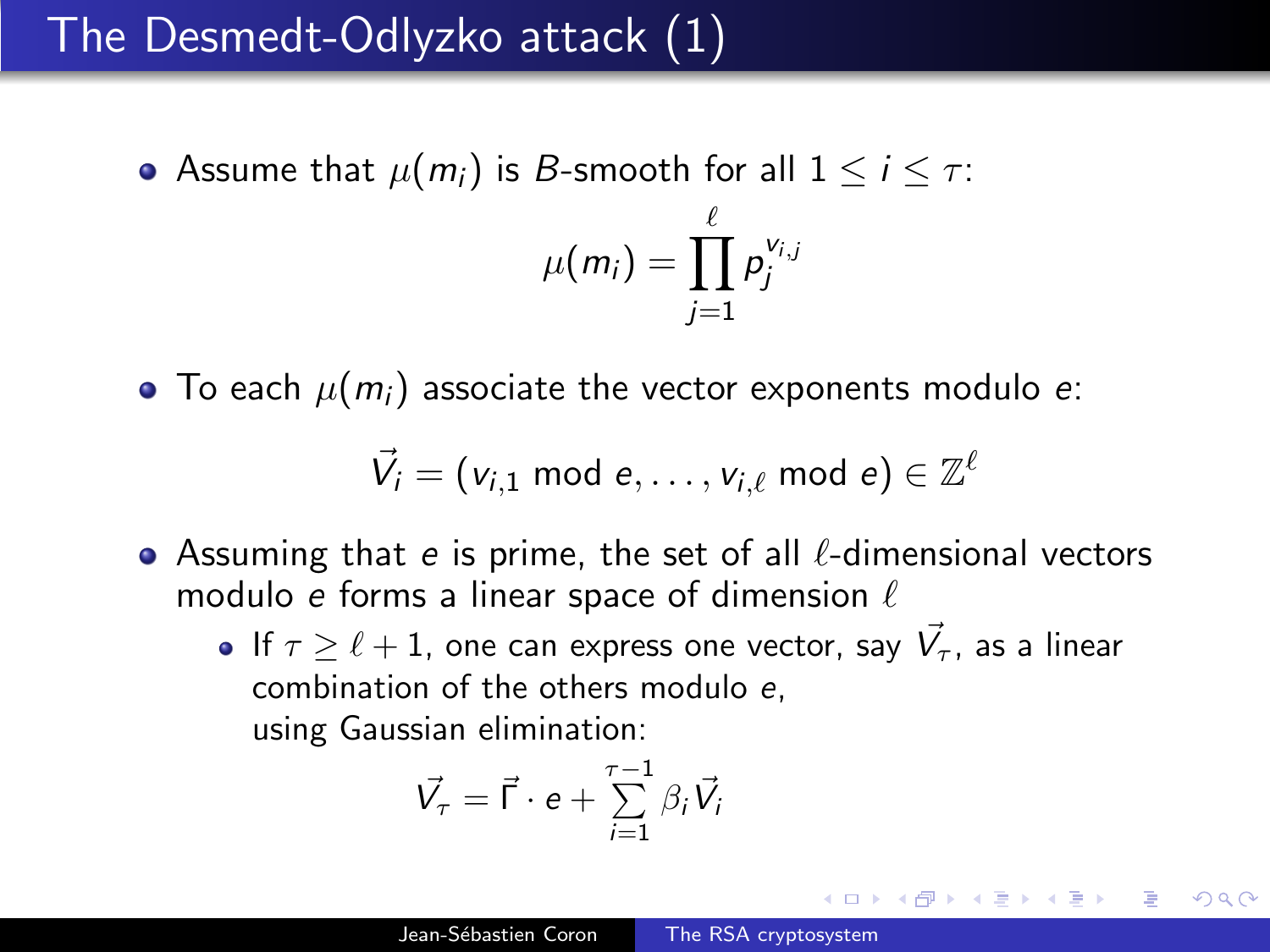## The Desmedt-Odlyzko attack (2)

• We write the linear relation on the exponents:

$$
v_{\tau,j} = \gamma_j \cdot e + \sum_{i=1}^{\tau-1} \beta_i \cdot v_{i,j}
$$

• Multiplicative relation on the  $\mu(m_i)$ :

$$
\mu(m_{\tau}) = \prod_{j=1}^{\ell} p_j^{\mathsf{v}_{\tau,j}} = \prod_{j=1}^{\ell} p_j^{\mathsf{v}_{j} \cdot e + \sum_{i=1}^{\tau-1} \beta_i \cdot \mathsf{v}_{i,j}} = \left( \prod_{j=1}^{\ell} p_j^{\gamma_j} \right)^{e} \cdot \prod_{j=1}^{\ell} \prod_{i=1}^{\tau-1} p_j^{\mathsf{v}_{i,j} \cdot \beta_i}
$$

$$
= \left( \prod_{j=1}^{\ell} p_j^{\gamma_j} \right)^{e} \cdot \prod_{i=1}^{\tau-1} \left( \prod_{j=1}^{\ell} p_j^{\mathsf{v}_{i,j}} \right)^{\beta_i}
$$

$$
= \left( \prod_{j=1}^{\ell} p_j^{\gamma_j} \right)^{e} \cdot \prod_{i=1}^{\tau-1} \mu(m_i)^{\beta_i}
$$

 $\Omega$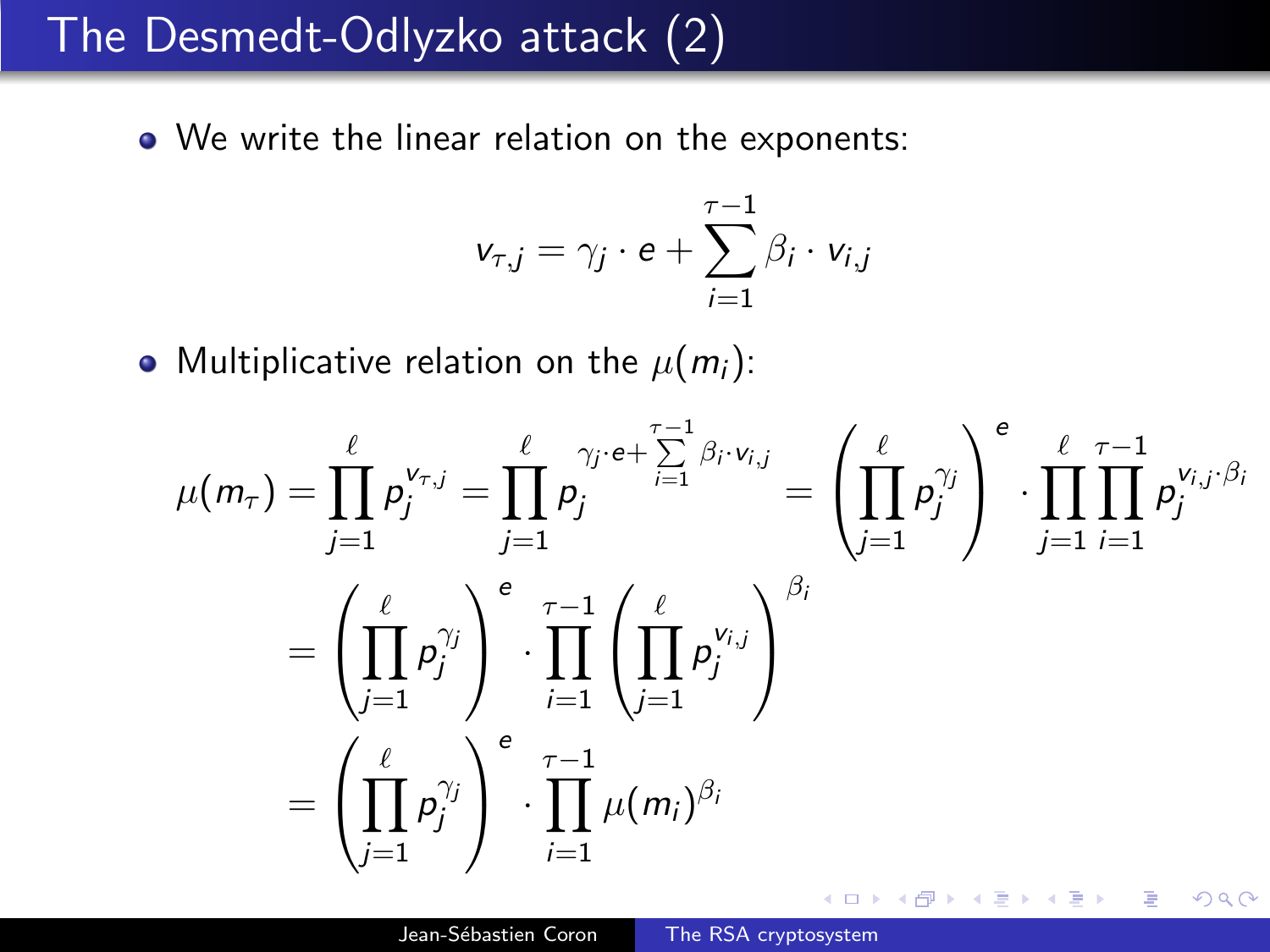### The Desmedt-Odlyzko attack (3)

• Multiplicative relation on the  $\mu(m_i)$ 

$$
\mu(m_{\tau}) = \delta^e \cdot \prod_{i=1}^{\tau-1} \mu(m_i)^{\beta_i}, \text{ where } \delta := \prod_{j=1}^{\ell} p_j^{\gamma_j}
$$

- Signature forgery
	- The attacker asks the signatures  $\sigma_i$  of  $m_1, \ldots, m_{\tau-1}$  and forges the signature  $\sigma_{\tau}$  of  $m_{\tau}$ :

$$
\sigma_{\tau} = \mu(m_{\tau})^{d} = \delta \cdot \prod_{i=1}^{\tau-1} (\mu(m_{i})^{d})^{\beta_{i}} \pmod{N}
$$

$$
\sigma_{\tau} = \delta \cdot \prod_{i=1}^{\tau-1} \sigma_{i}^{\beta_{i}} \pmod{N}
$$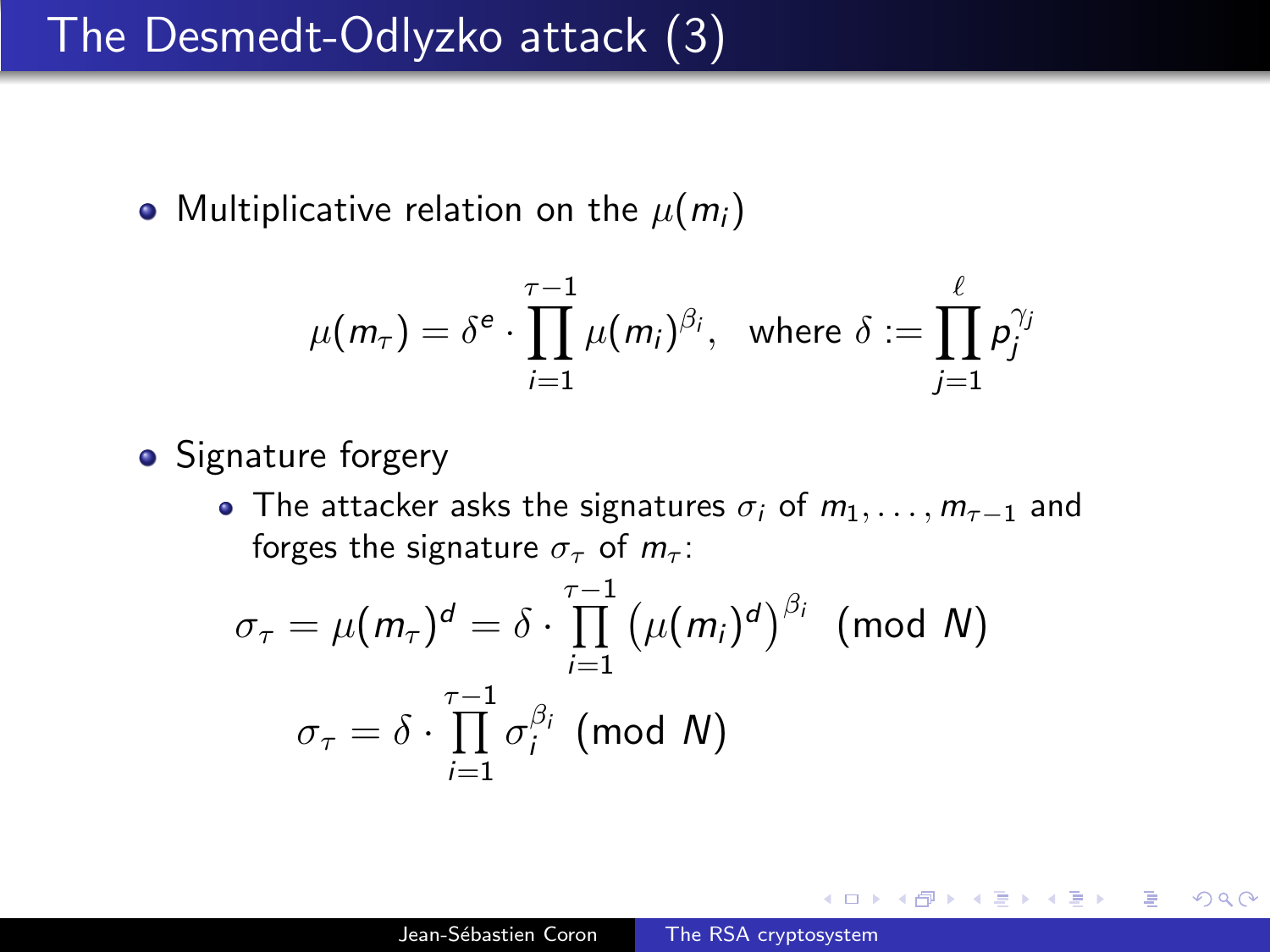#### Theorem (CEP83)

Let  $x$  be an integer and let  $L_x[\beta] = \exp(\beta \cdot \beta)$ √  $\overline{\log x \log \log x})$ . Let t be an integer randomly distributed between zero and x. Then for large x, the probability that all the prime factors of t are less than  $L_x[\beta]$  is given by  $L_x[-1/(2\beta)+o(1)]$ .

- **•** Smoothness probability
	- Let x be a bound on  $\mu(m)$  and let  $\ell = L_x [\beta]$  be the number of primes, for some parameter  $\beta$ .

つくへ

• The smoothness probability is  $L_x[-1/(2\beta)+o(1)]$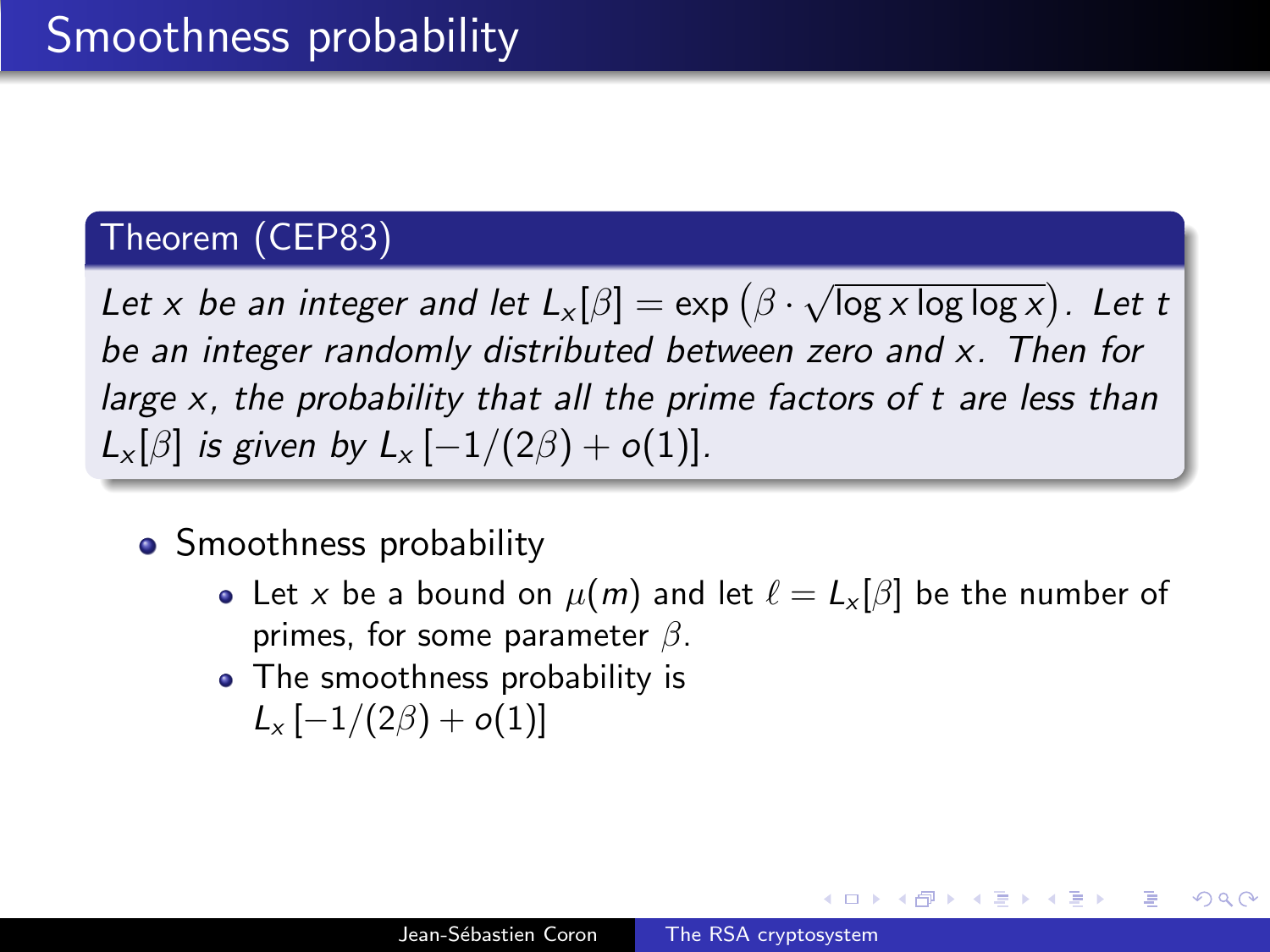## Asymptotic complexity of Desmedt-Odlyzko attack

- Asymptotic complexity analysis
	- The smoothness probability is  $L_x[-1/(2\beta)+o(1)]$ .
	- $\bullet \Rightarrow$  it takes  $L_x [1/(2\beta) + o(1)]$  time to find a smooth  $\mu(m_i)$
	- We need  $\ell + 1$  smooth  $\mu(m_i)$ , therefore:

$$
T = L_x \left[1/(2\beta) + \circ(1)\right] \cdot L_x[\beta] = L_x \left[1/(2\beta) + \beta + \circ(1)\right]
$$

- The complexity is minimal for  $\beta =$ √ or  $\beta = \sqrt{2}/2$ .
- Asymptotic complexity:  $L_x\left[\sqrt{2}+\circ(1)\right]$
- The complexity is sub-exponential in the size of  $\mu(m)$ 
	- The attack is only practical for relatively small  $\mu(m)$  (less than 160 bits).

つくへ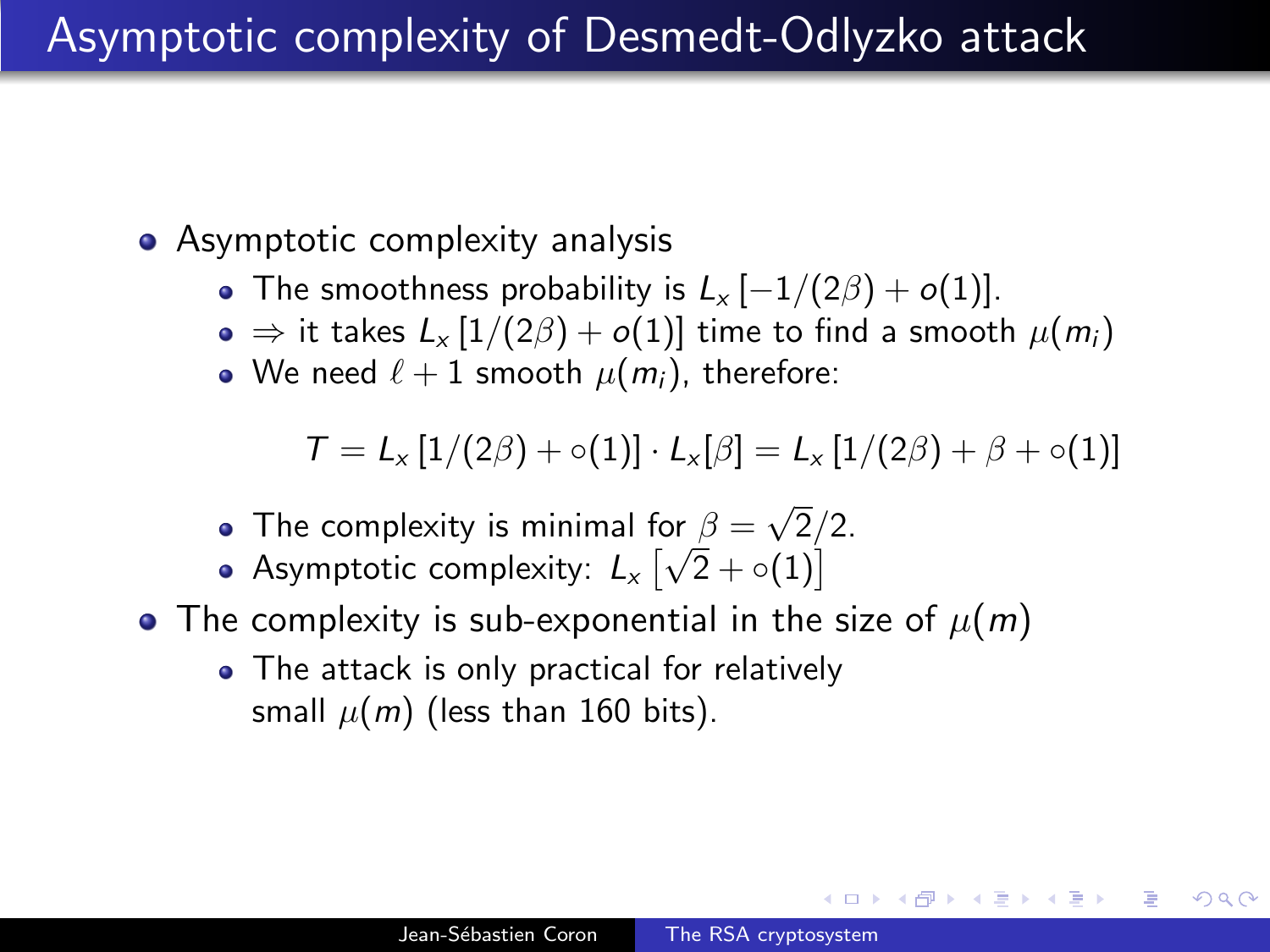## Application of Desmedt-Odlyzko attack

- Cryptanalysis of ISO 9796-1 and ISO 9796-2 signatures [CNS99]
	- Extension of Desmedt-Odlyko attack
	- Following this attack ISO 9796-1 was withdrawn
	- ISO 9796-2 was amended by increasing the message digest to at least 160 bits.
- Cryptanalysis of ISO 9796-2 [CNTW09]
	- Improved detection of smooth numbers using Bernstein's algorithm.
	- Works against the amended ISO 9796-2.
	- Following this attack ISO 9796-2 was amended again in late 2010.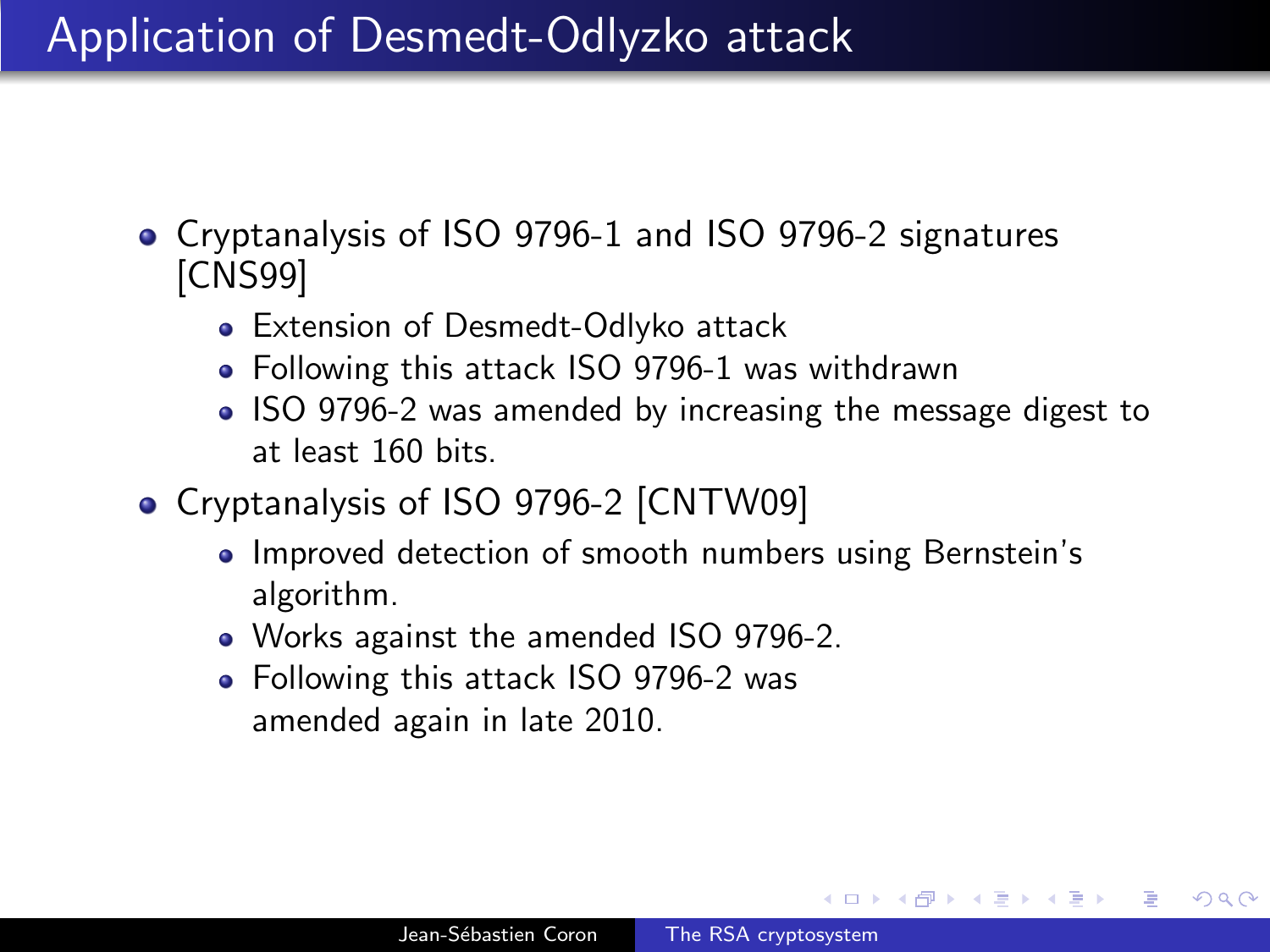- Since the invention of public-key cryptography
	- Many schemes have been proposed...
	- And many of them have been broken.
- How can we justify security rigorously?
	- Prove that if an adversary can break the scheme, he can solve a hard problem such as:
		- Factoring large integers.
		- RSA problem: given y, compute  $y^d$  mod N.
	- This shows that the scheme is secure, assuming that the underlying problem is hard to solve.
- To be rigorous, one must first specify what it means to break a scheme.
	- Security definition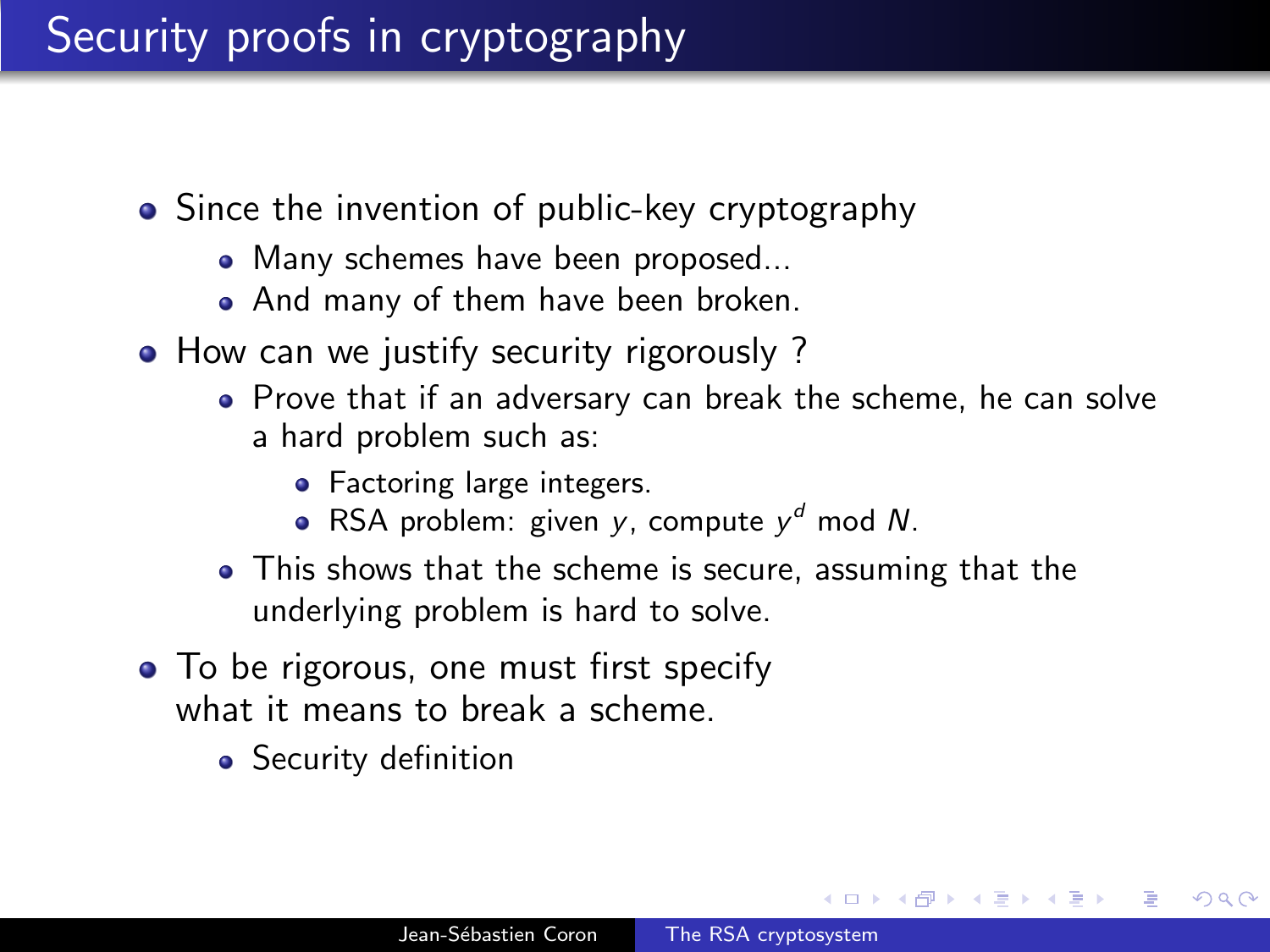- **Strongest security notion for signatures (Goldwasser, Micali** and Rivest, 1988):
	- It must be infeasible for an adversary to forge the signature of a message, even if he can obtain the signature of messages of his choice.
- Security proof:
	- Show that from an adversary who is able to forge signature, you can solve a difficult problem, such as inverting RSA.
- Examples of provably secure signature schemes for RSA:
	- Full Domain Hash (FDH)
	- Probabilistic Signature Scheme (PSS)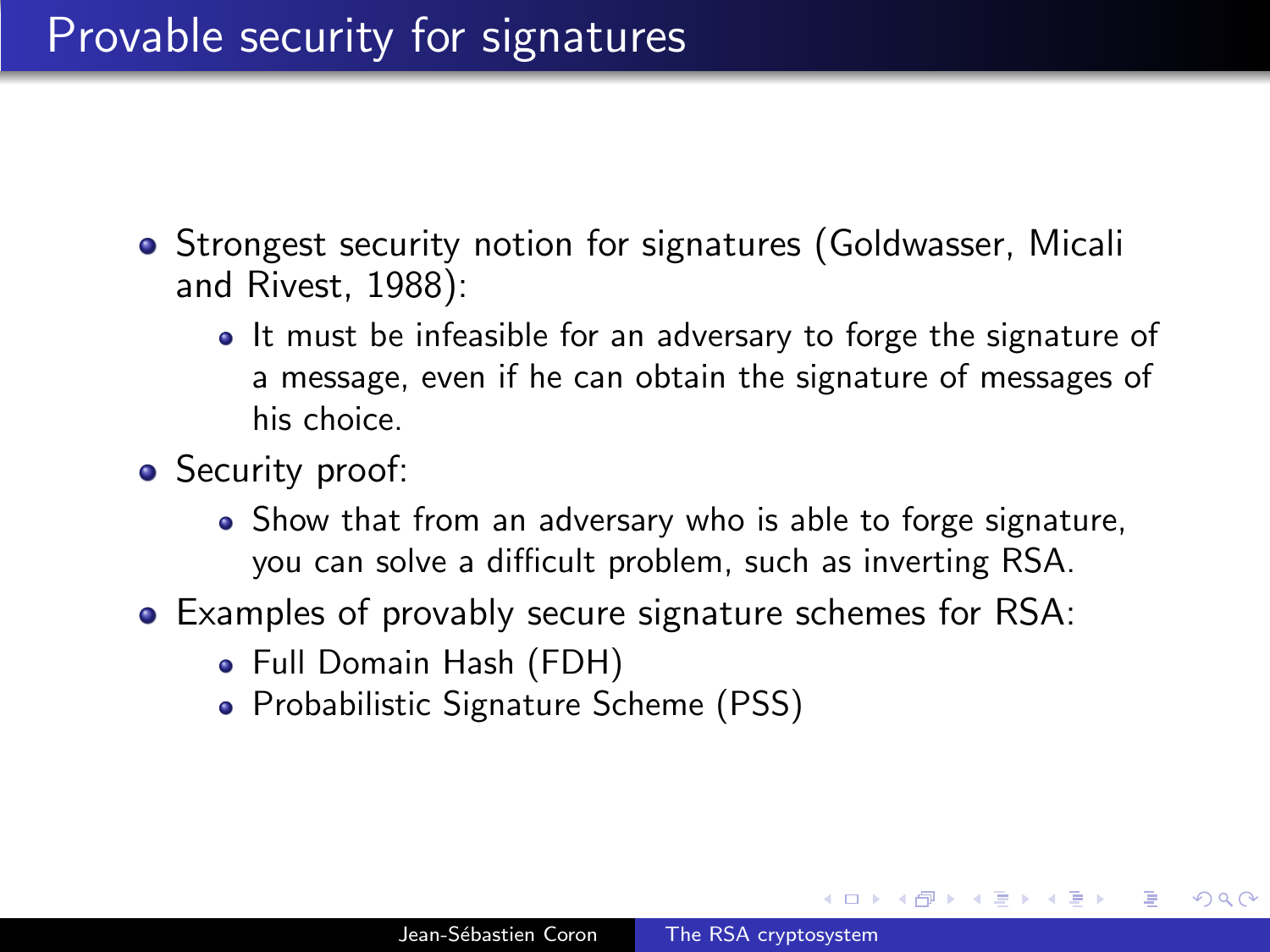# Security model



す きょうきょう イコント

す口下

E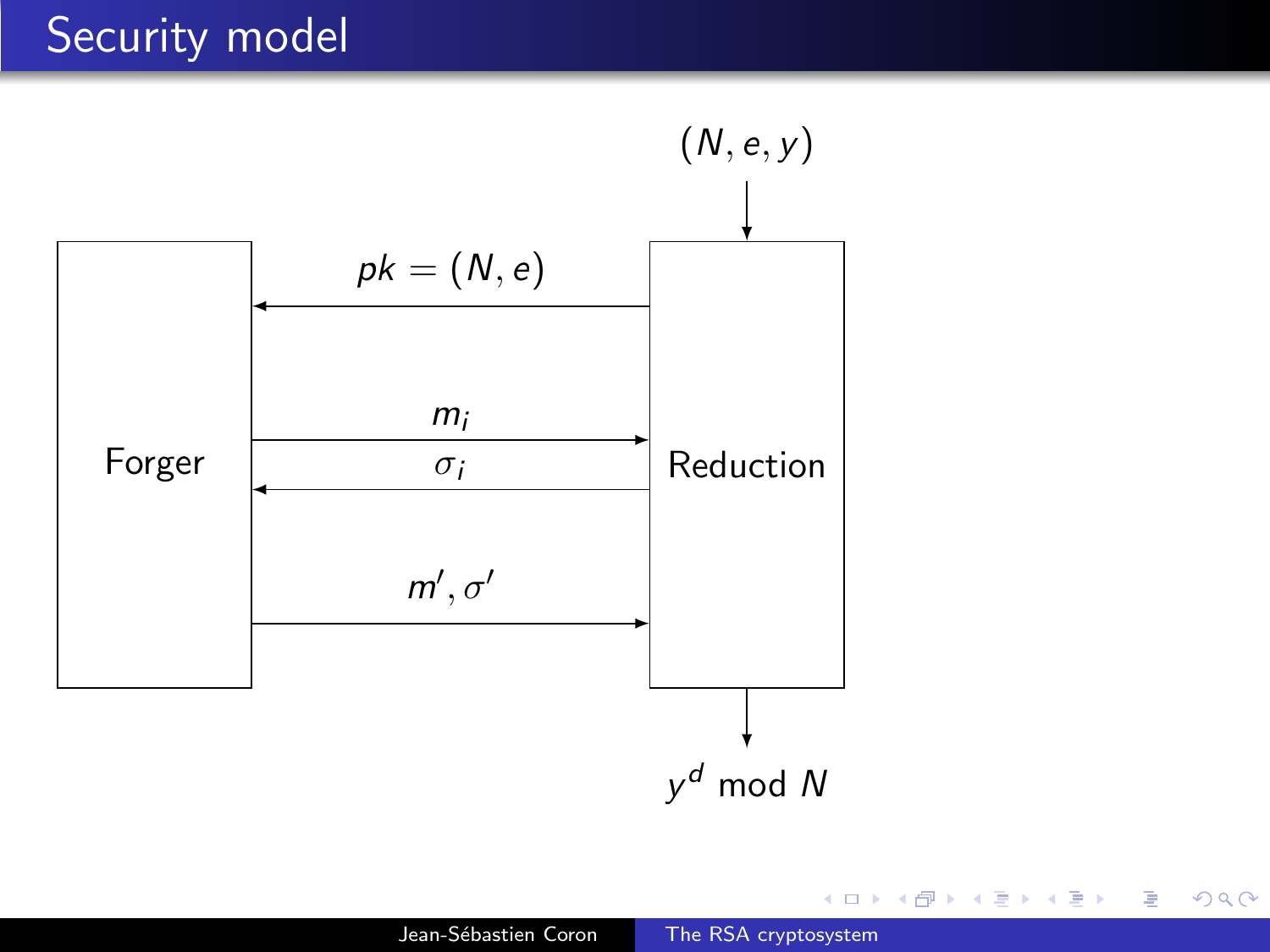# The FDH scheme

- The FDH signature scheme:
	- was designed in 1993 by Bellare and Rogaway.

$$
m \longrightarrow H(m) \longrightarrow s = H(m)^d \bmod N
$$

- The hash function  $H(m)$  has the same output size as the modulus.
- Security of FDH
	- FDH is provably secure in the random oracle model, assuming that inverting RSA is hard.
	- In the random oracle model, the hash function is replaced by an oracle which outputs a random value for each new query.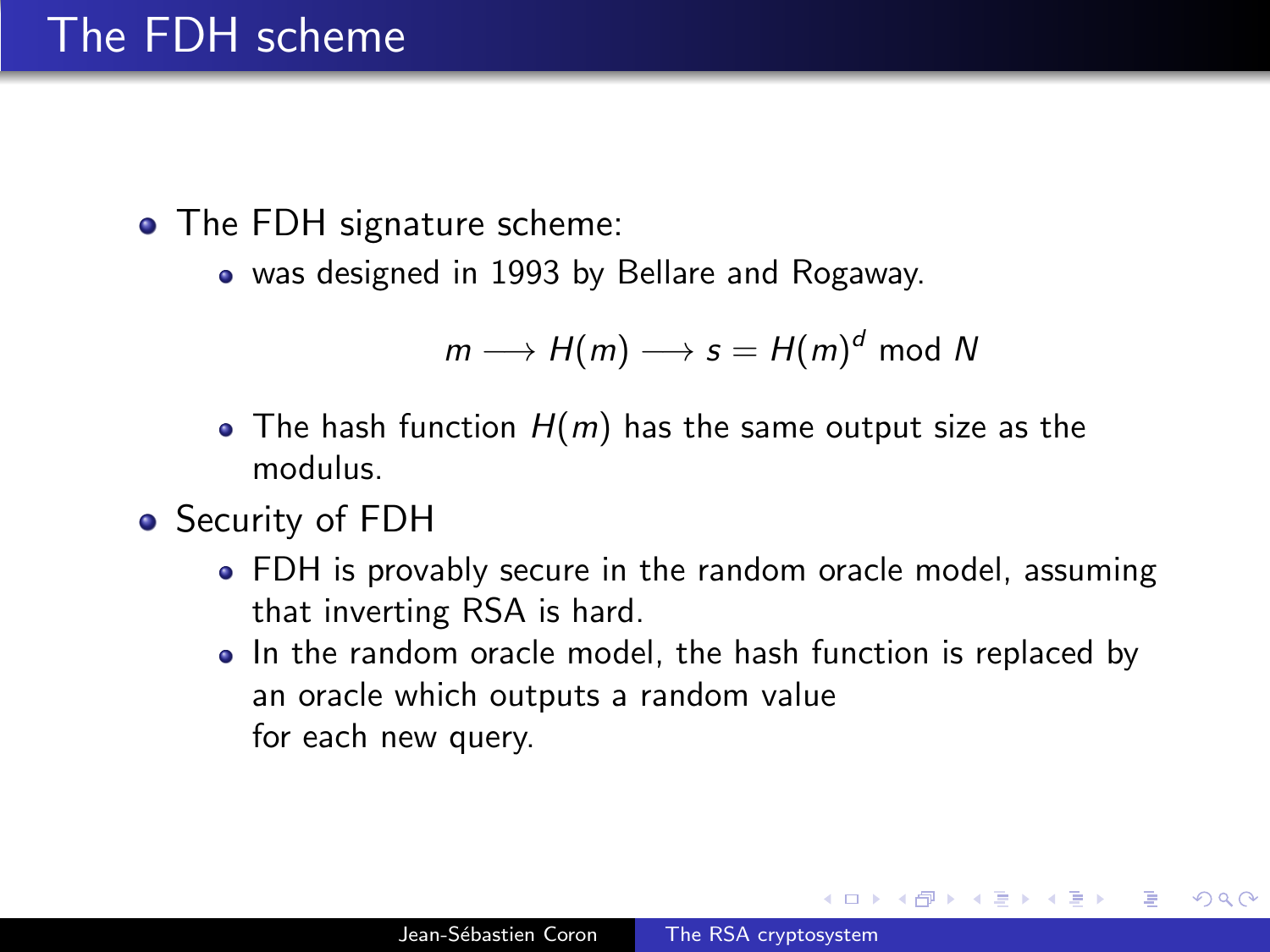#### **•** Proof in the random oracle model

- The adversary cannot compute the hash-function by himself.
- He must make a request to the random oracle, which answers a random, independantly distributed answer for each new query.
	- Randomly distributed in  $\mathbb{Z}_N$ .
- Idealized model of computation
	- A proof in the random oracle model does not imply that the scheme is secure when a concrete hash-function like SHA-1 is used.
	- Still a good guarantee.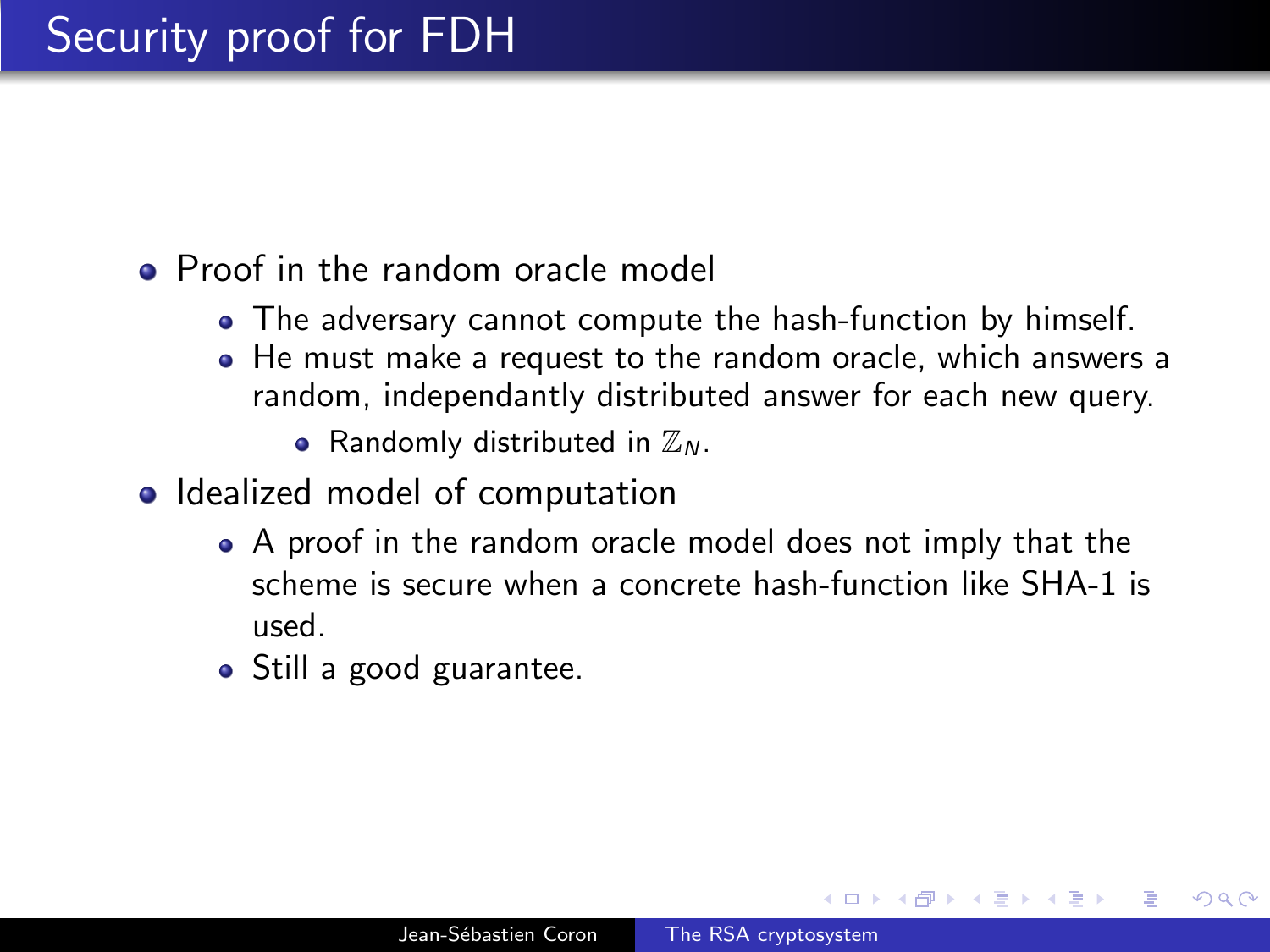## Security model with hash queries



 $\leftarrow$ 

押 → <目 →

E

重き  $\blacktriangleleft$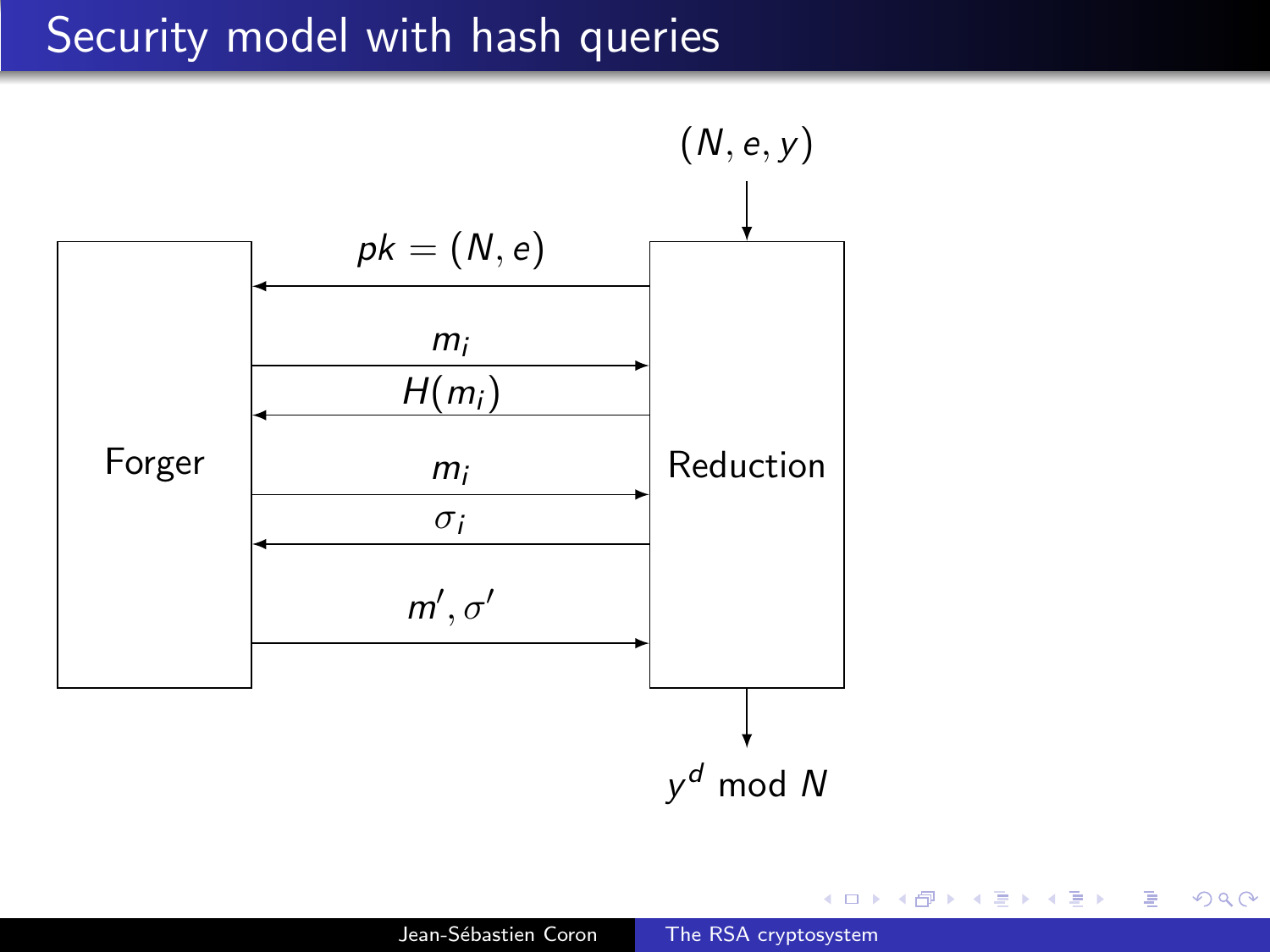- We assume that there exists a successful adversary.
	- This adversary is a forger algorithm that given the public-key  $(N, e)$ , after at most  $q_{hash}$  hash queries and  $q_{size}$  signature queries, outputs a forgery  $(m', s')$ .
- We will use this adversary to solve a RSA challenge: given  $(N, e, y)$ , output  $y<sup>d</sup>$  mod N.
	- The adversary's forgery will be used to compute  $y<sup>d</sup>$  mod N, without knowing d.
	- If solving such RSA challenge is assumed to be hard, then producing a forgery must be hard.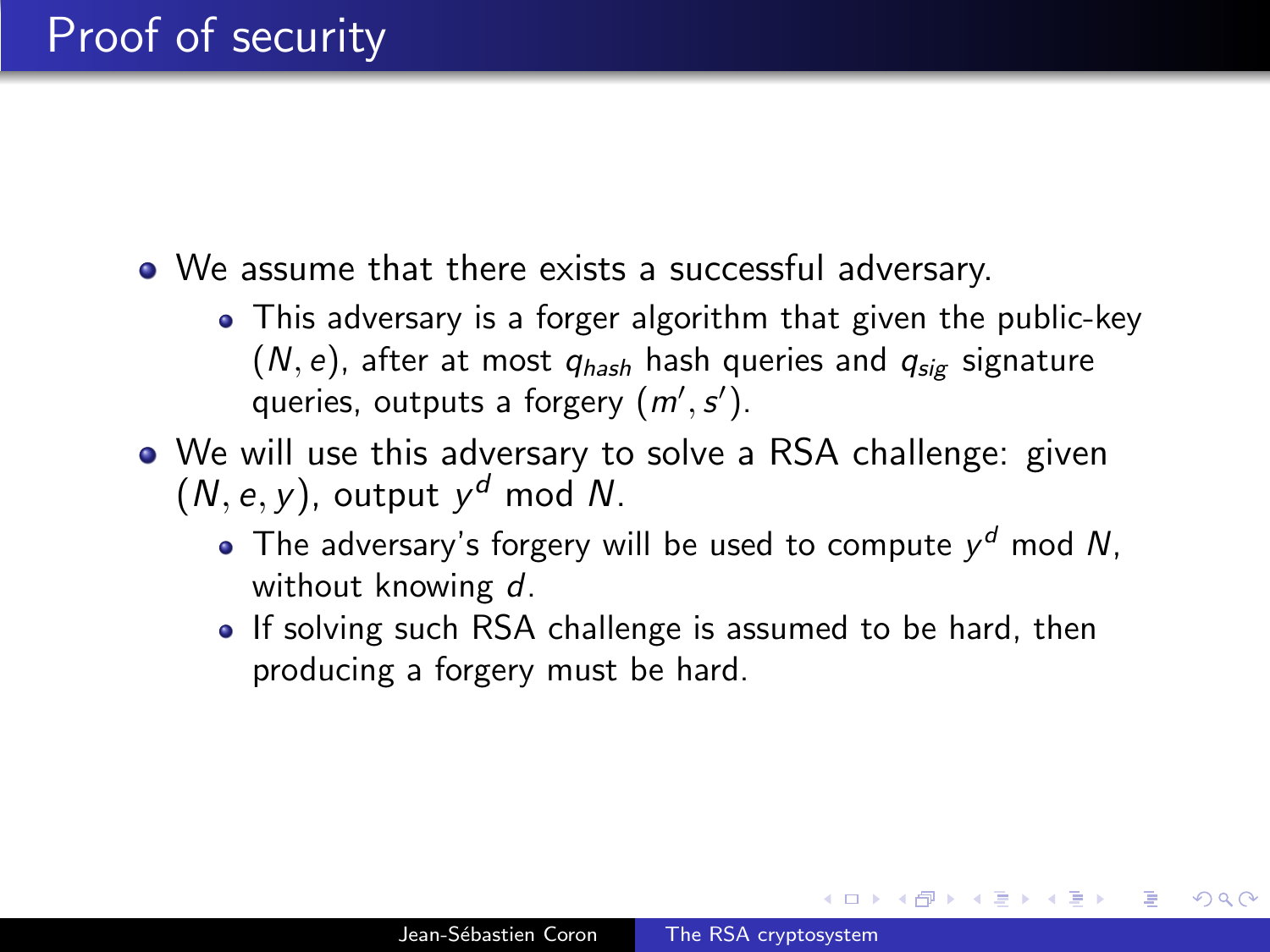## Security proof for FDH



 $2Q$ 

э

医阿雷氏阿雷氏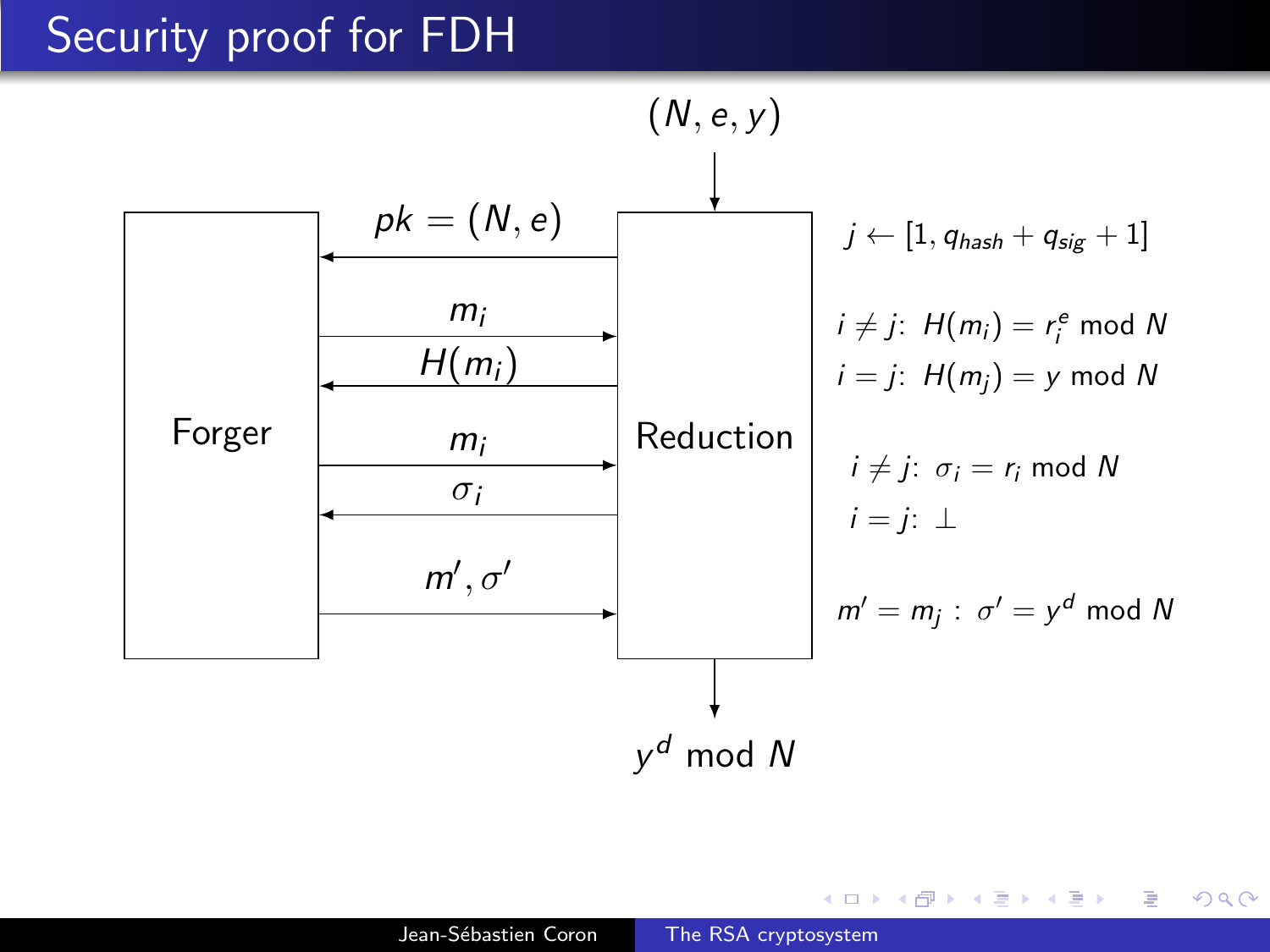- Let  $q_{hash}$  be the number of hash queries and  $q_{sig}$  be the number of signature queries.
	- Select a random  $j \in [1, q_{hash} + q_{sig} + 1].$
- Answering a hash query for the *i*-th message  $m_i$ :
	- If  $i \neq j$ , answer  $H(m_i) = r_i^e \mod N$  for random  $r_i$ .
	- If  $i = j$ , answer  $H(m_i) = y$  where y is the challenge.
- Answering a signature query for  $m_i$ :
	- If  $i \neq j$ , answer  $\sigma_i = H(m_i)^d = r_i$  mod N, otherwise (if  $i = j$ ) abort.
	- We can answer all signature queries, except for message  $m_i$

*同* ▶ ∢ ヨ ▶ ∢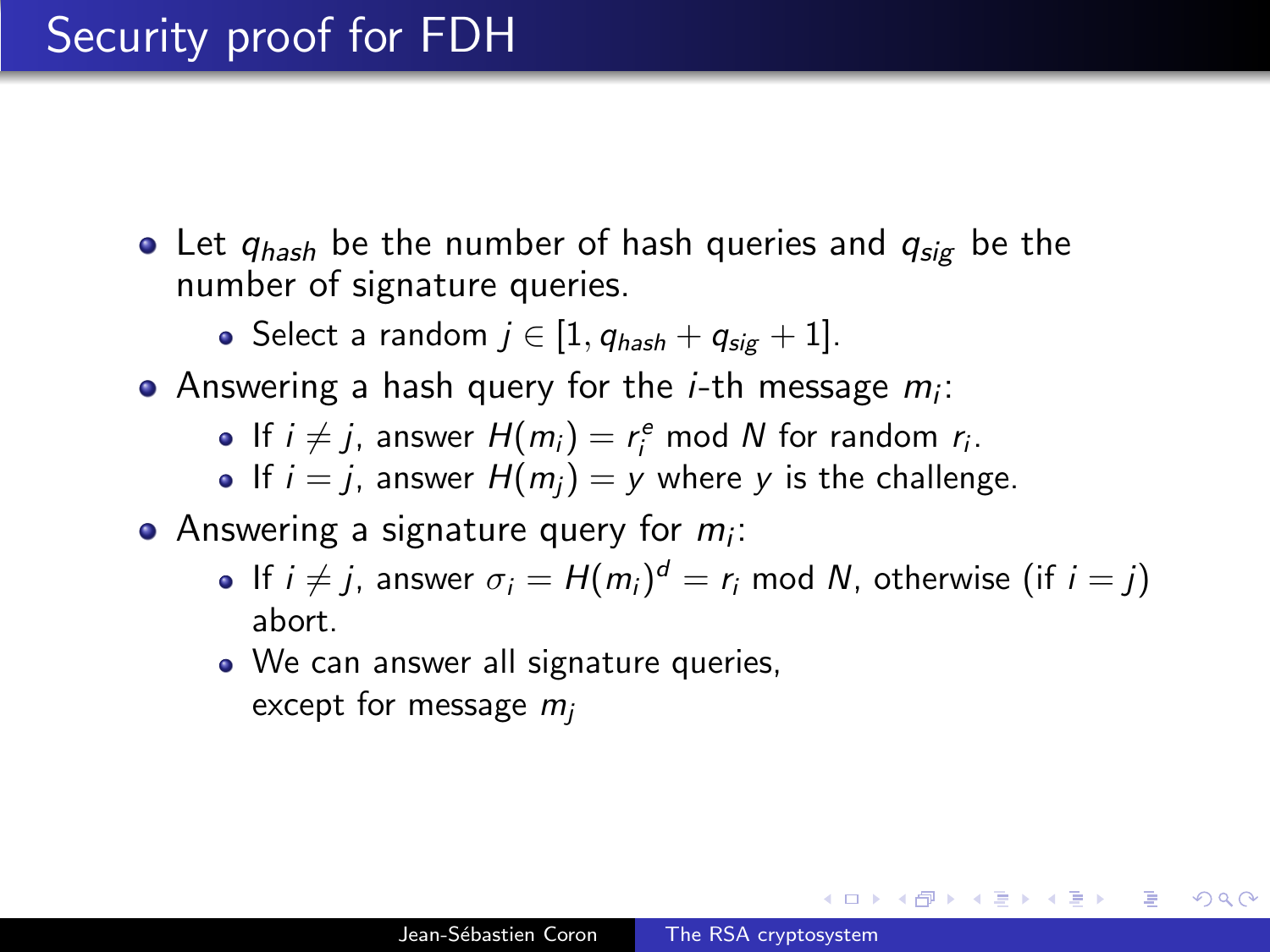Let  $(m', \sigma')$  be the forgery

We assume that the adversary has already made a hash query for  $m'$ , *i.e.*,  $m' = m_i$  for some *i*.

• Otherwise we can simulate this query.

- Then if  $i = j$ , then  $\sigma' = H(m_j)^d = y^d$  mod N.
- We return  $\sigma'$  as the solution to the RSA challenge  $(N, e, y)$ .
- $\bullet$  Our reduction succeeds if  $i = j$ .
	- Since *i* was selected at random in  $[1, q_{hash} + q_{sig} + 1]$
	- this happens with probability  $1/(q_{hash} + q_{sig} + 1)$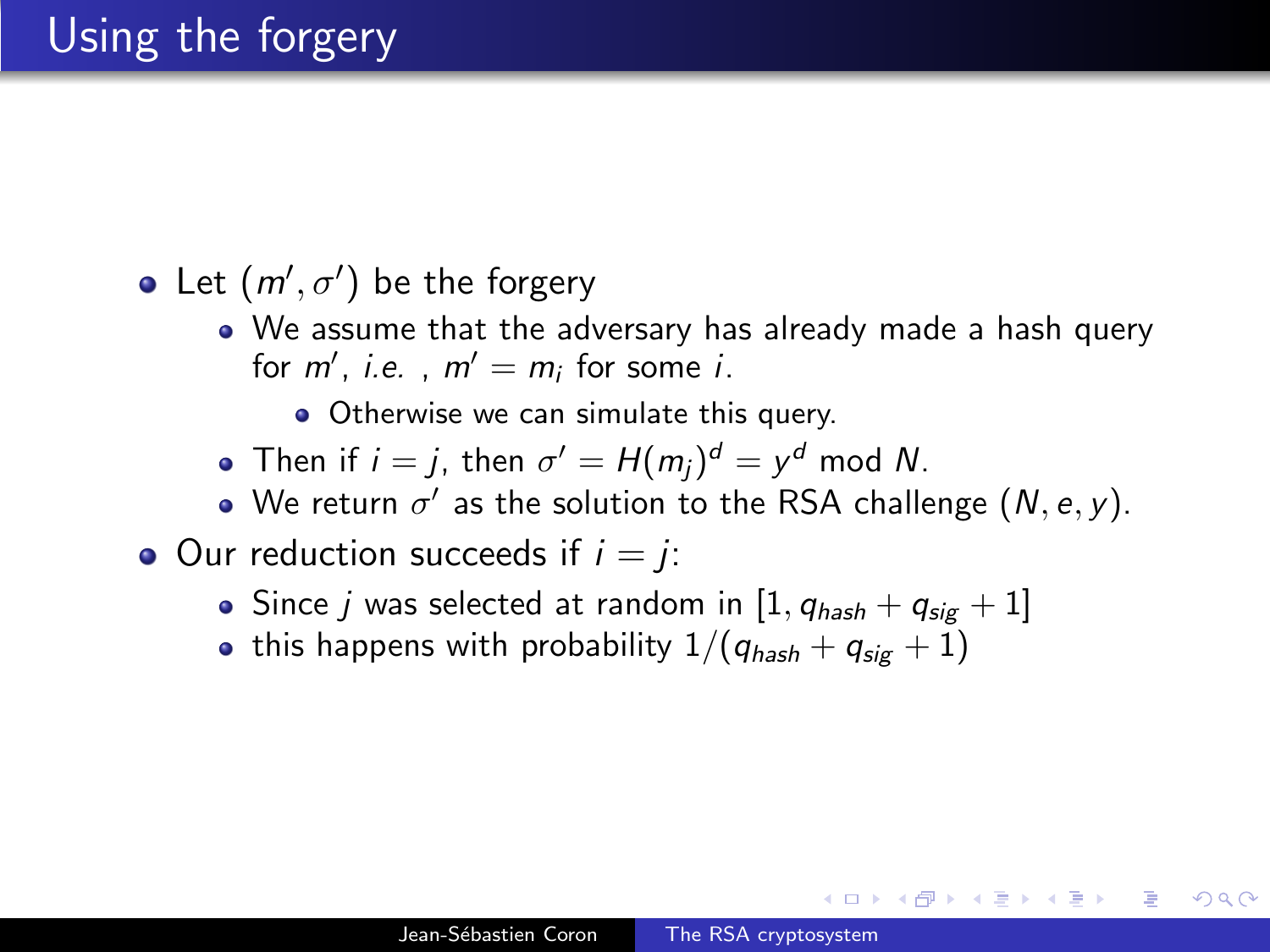- **•** From a forger that breaks FDH with probability  $\varepsilon$  in time t, we can invert RSA with probability  $\varepsilon' = \varepsilon/(q_{\mathit{hash}} + q_{\mathit{sig}} + 1)$  in time  $t'$  close to  $t$ .
- Conversely, if we assume that it is impossible to invert RSA with probability greater than  $\varepsilon'$  in time  $t'$ , it is impossible to break FDH with probability greater than

$$
\varepsilon = (q_{\textit{hash}} + q_{\textit{sig}} + 1) \cdot \varepsilon'
$$

in time  $t$  close to  $t'$ .

• This gives us a security guarantee the FDH signature scheme is secure if inverting RSA is hard.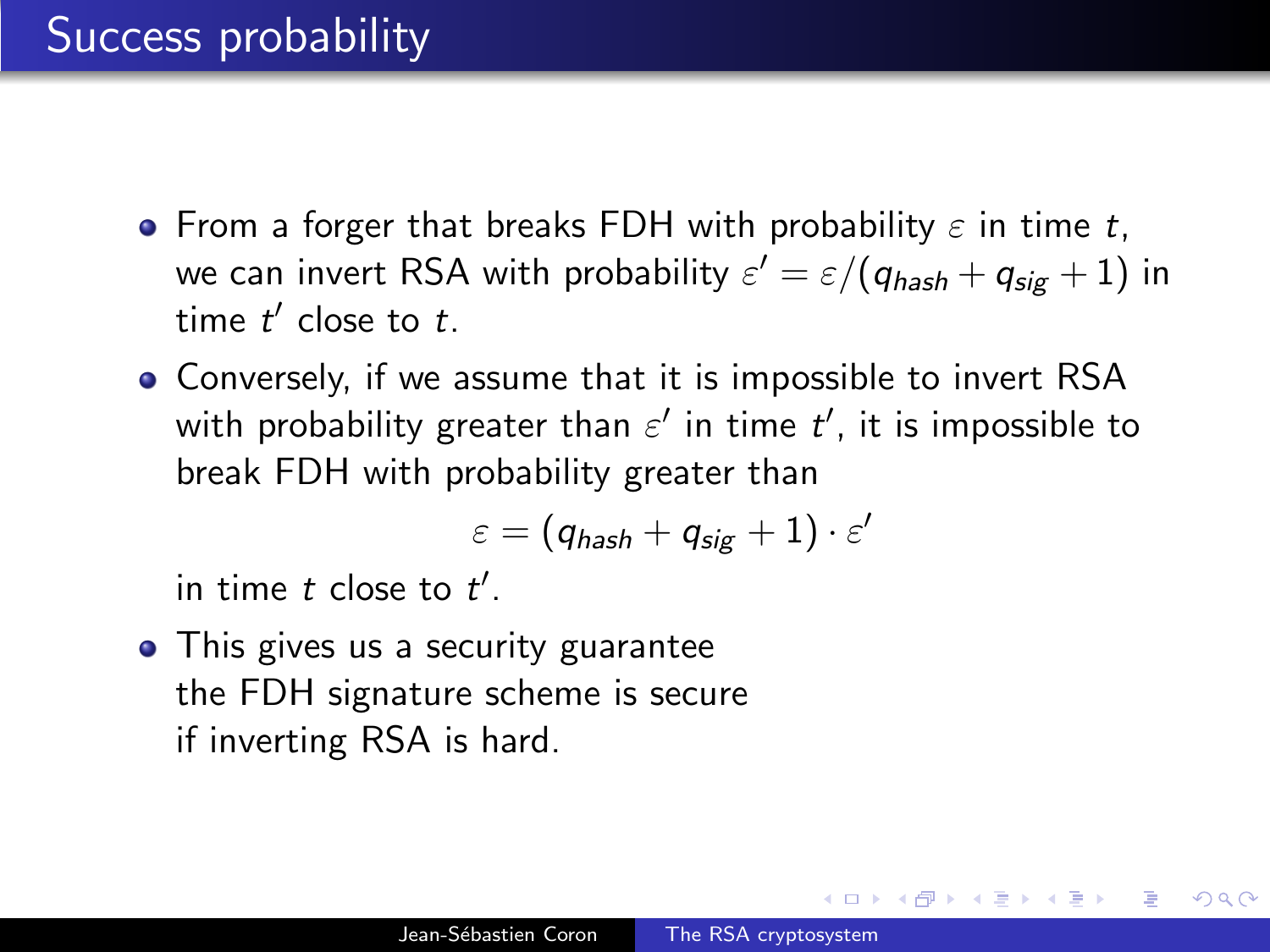## Improving the security bound [C00]

- Instead of letting  $H(m_i) = r_i^e$  mod N for all  $i \neq j$  and  $H(m_i) = y$ , one lets
	- $H(m_i) = r_i^e$  mod N with probability  $\alpha$
	- $H(m_i) = r_i^e \cdot y$  mod N with probabiliy  $1 \alpha$
- 2 kinds of messages  $m_i$ :
	- When  $H(m_i) = r_i^e$  mod  $N$  one can answer the signature query but not use a forgery for  $m_i$ .
		- $\sigma_i = H(m_i)^d = r_i \text{ mod } N.$
	- When  $H(m_i) = r_i^e \cdot y$  mod  $N$  one cannot answer the signature query but we can use a forgery to compute  $y<sup>d</sup>$  mod N.
		- If  $H(m_i) = y \cdot r_i^e$  mod N, then  $\sigma_i = H(m_i)^d = y^d \cdot r_i$  mod N and return  $y^d = \sigma_i/r_i$  mod N.

K 御 ▶ K 唐 ▶ K 唐 ▶ .

 $200$ 

• Optimize for  $\alpha$ .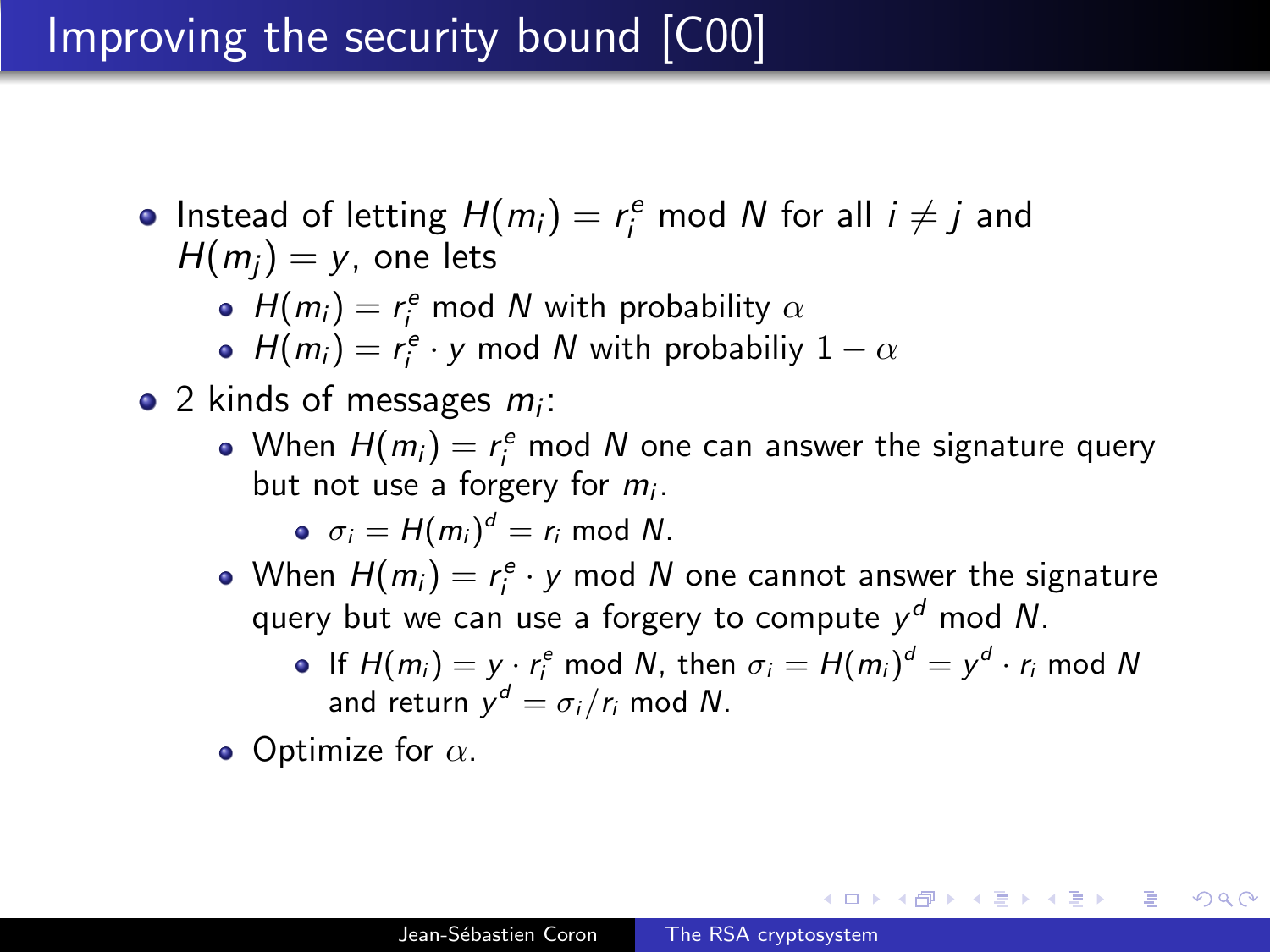## Improving the security bound of FDH

- Probability that all signature queries are answered:
	- $\bullet$  A signature query is answered with probability  $\alpha$
	- At most  $q_{\mathit{sig}}$  signature queries  $\Rightarrow$   $P \geq \alpha^{q_{\mathit{sig}}}$
- Probability that the forgery  $(m_i, \sigma')$  is useful:
	- Useful if  $H(m_i) = r_i^e \cdot y$  mod N, so with probability  $1 \alpha$
- Global success probability :

$$
\bullet \ \ f(\alpha) = \alpha^{\mathsf{q}_{\mathsf{sig}}} \cdot (1-\alpha)
$$

- $f(\alpha)$  is maximum for  $\alpha_m = 1 1/(q_{sig} + 1)$
- $f(\alpha_m) \simeq 1/(\exp(1) \cdot q_{\text{sig}})$  for large  $q_{\text{sig}}$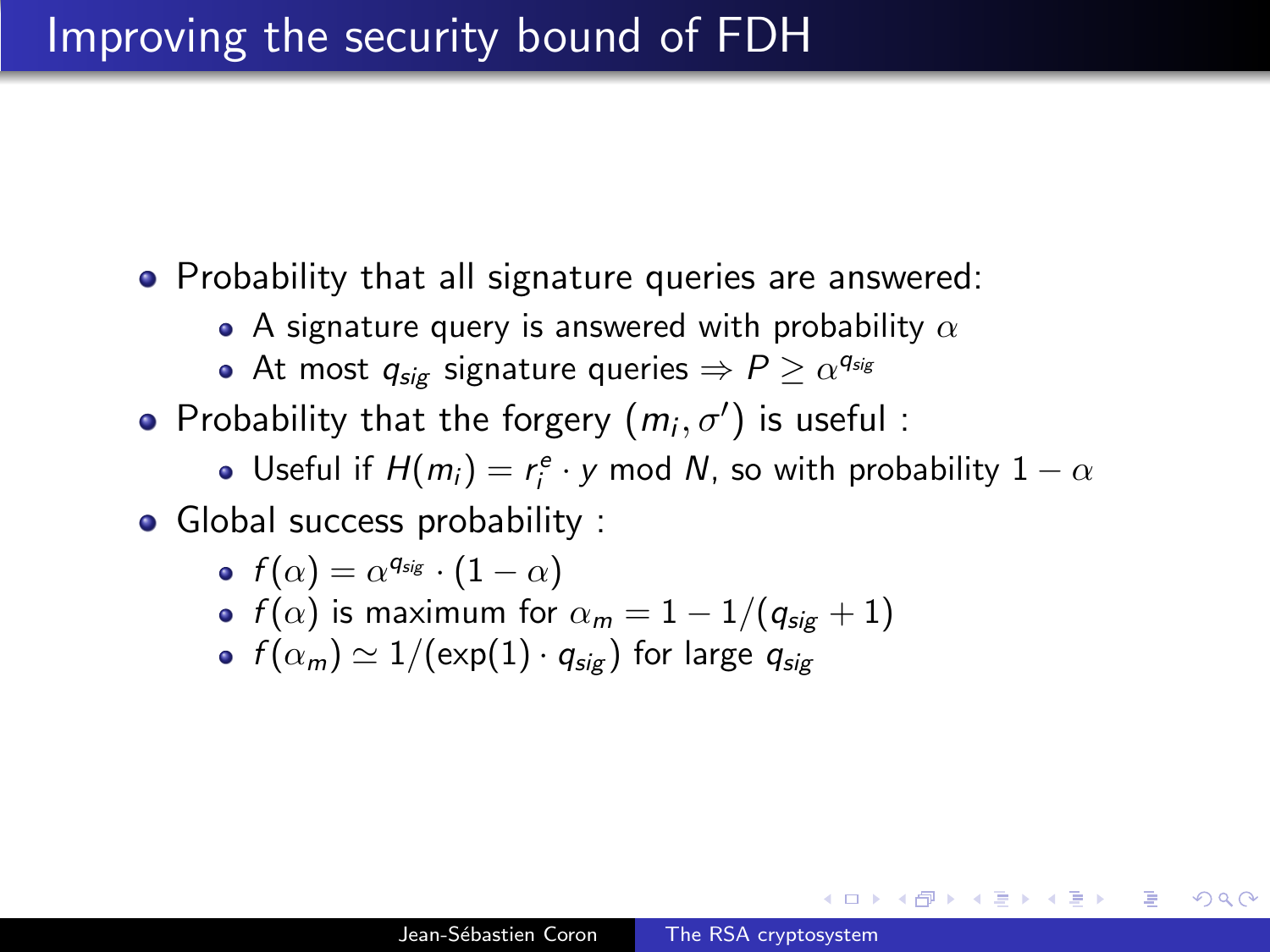## Improved security bound for FDH

- **•** From a forger that breaks FDH with probability  $\varepsilon$  in time t, we can invert RSA with probability  $\varepsilon' = \varepsilon/(4\cdot q_{\sf sig})$  in time  $t'$ close to t.
- Conversely, if we assume that it is impossible to invert RSA with probability greater than  $\varepsilon'$  in time  $t'$ , it is impossible to break FDH with probability greater than  $\varepsilon = 4 \cdot q_{\mathsf{sig}} \cdot \varepsilon'$  in time  $t$  close to  $t'$ .
- **•** Concrete values
	- With  $q_{hash} = 2^{60}$  and  $q_{sig} = 2^{30}$ , we obtain  $\varepsilon = 2^{32} \varepsilon'$  instead of  $\varepsilon = 2^{60} \cdot \varepsilon' \Rightarrow$  more secure for a given modulus size k.
	- A smaller RSA modulus can be used for the same level of security: improved efficiency.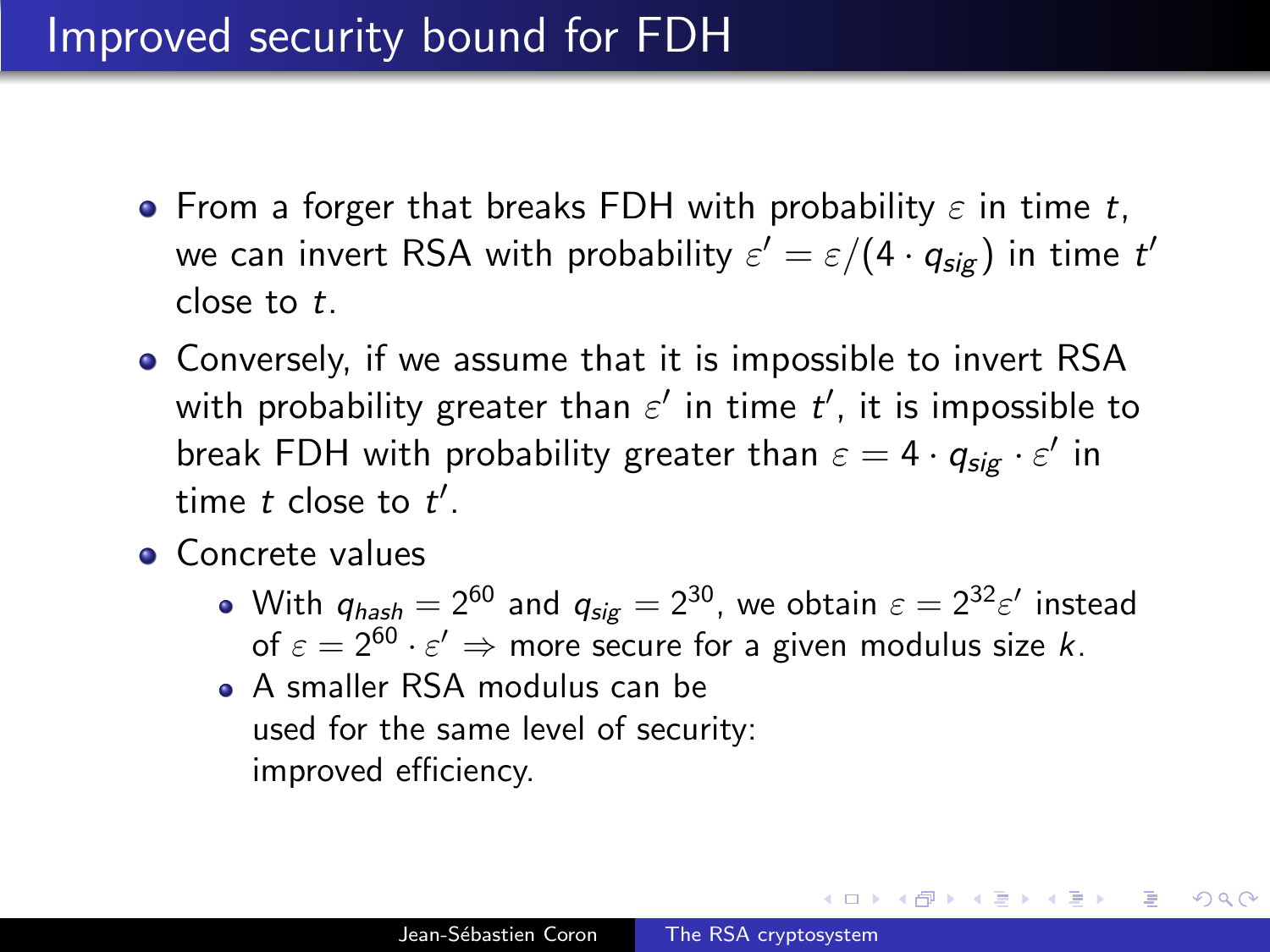## The PSS signature scheme

- PSS (Bellare and Rogaway, Eurocrypt'96)
	- $\bullet$  IEEE P1363a and PKCS#1 v2.1.
	- 2 variants: PSS and PSS-R (message recovery)
	- Provably secure against chosen-message attacks, in the random oracle model.
	- PSS-R:  $\mu(M,r) = \omega || s, \sigma = \mu(M,r)^d$  mod N



- Tight security proof
	- $\varepsilon' \simeq \varepsilon$ , so no security loss.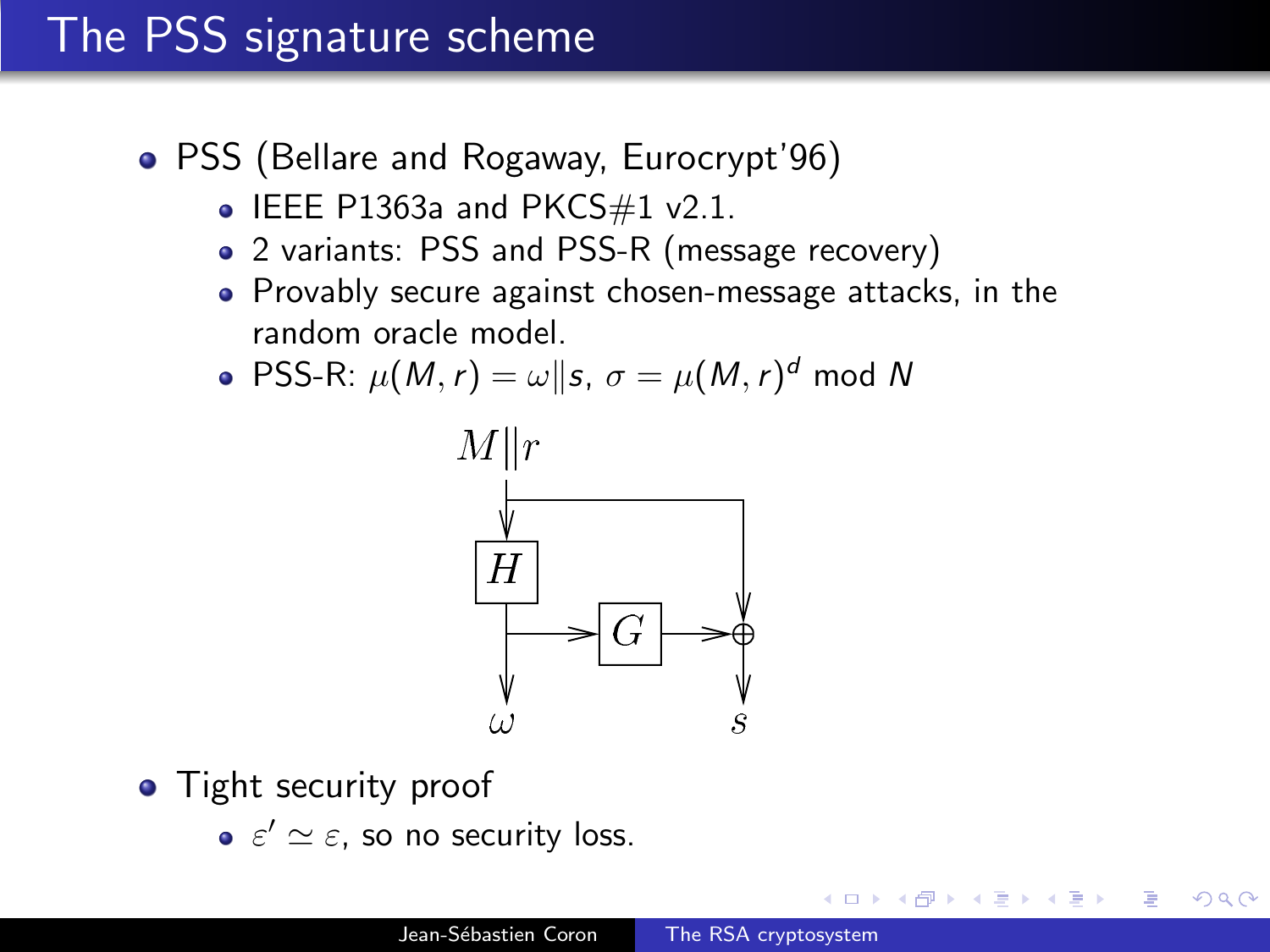- The implementation of a cryptographic algorithm can reveal more information
- **Passive attacks:** 
	- Timing attacks (Kocher, 1996): measure the execution time
	- Power attacks (Kocher et al., 1999): measure the power consumption
- **Active attacks** :
	- Fault attacks [BDL97]: induce a fault during computation
	- Invasive attacks: probing.